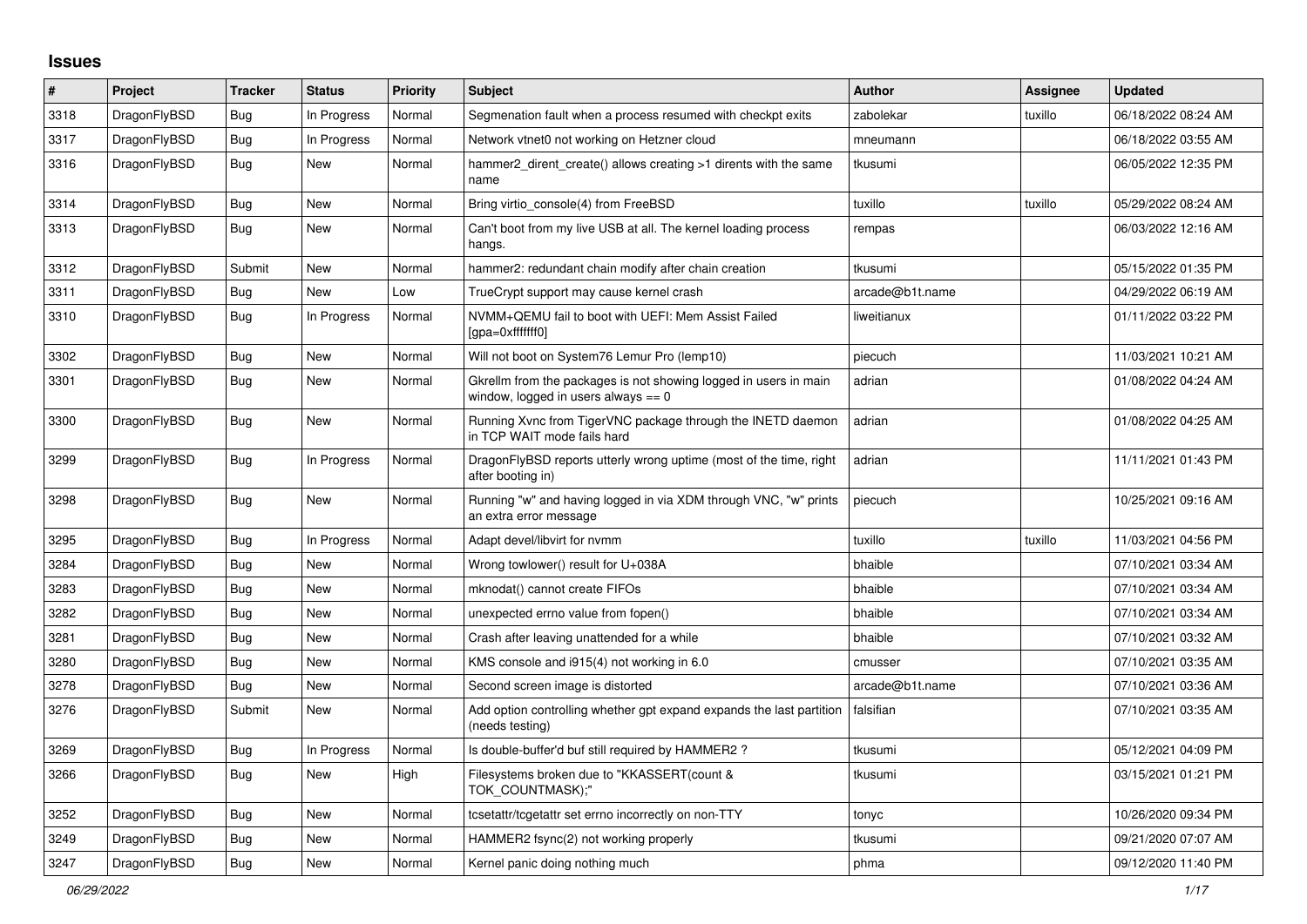| $\vert$ # | Project      | <b>Tracker</b> | <b>Status</b> | <b>Priority</b> | <b>Subject</b>                                                                                                                                              | Author            | Assignee | <b>Updated</b>      |
|-----------|--------------|----------------|---------------|-----------------|-------------------------------------------------------------------------------------------------------------------------------------------------------------|-------------------|----------|---------------------|
| 3246      | DragonFlyBSD | <b>Bug</b>     | <b>New</b>    | Normal          | HAMMER2 unable to handle ENOSPC properly                                                                                                                    | tkusumi           |          | 09/04/2020 11:11 AM |
| 3245      | DragonFlyBSD | Bug            | <b>New</b>    | Normal          | panic: free: guard1x fail, i915 load from loader.conf                                                                                                       | polachok          |          | 08/21/2020 10:36 AM |
| 3243      | DragonFlyBSD | <b>Bug</b>     | <b>New</b>    | Normal          | SMART status not reported properly for SSD disks                                                                                                            | daftaupe          |          | 09/09/2020 11:03 PM |
| 3240      | DragonFlyBSD | <b>Bug</b>     | New           | High            | compile error because of openssl with /usr/dports/security/rhash for<br>mysql 8 install                                                                     | <b>UlasSAYGIN</b> |          | 06/04/2020 08:05 AM |
| 3239      | DragonFlyBSD | Bug            | New           | Normal          | unable to SIGKILL glitched emacs                                                                                                                            | piecuch           |          | 05/26/2020 03:30 AM |
| 3238      | DragonFlyBSD | Bug            | <b>New</b>    | Normal          | race conditions when printing from vkernel console                                                                                                          | piecuch           |          | 05/19/2020 02:50 PM |
| 3235      | DragonFlyBSD | <b>Bug</b>     | New           | Normal          | Kernel panic in devfs_vnops.c                                                                                                                               | mneumann          |          | 04/28/2020 07:00 AM |
| 3231      | DragonFlyBSD | Bug            | <b>New</b>    | Normal          | wifi drops on 5.8                                                                                                                                           | tse               |          | 04/06/2020 05:08 AM |
| 3228      | DragonFlyBSD | Bug            | <b>New</b>    | Low             | pfi_kif_unref: state refcount <= 0 in dmesg                                                                                                                 | justin            |          | 03/05/2021 06:39 AM |
| 3227      | DragonFlyBSD | Submit         | <b>New</b>    | Normal          | Add HAMMER2 instructions in the installation medium README                                                                                                  | daftaupe          |          | 03/26/2020 03:34 PM |
| 3226      | DragonFlyBSD | Bug            | <b>New</b>    | Normal          | Xorg freezes in vm: thread stuck in "objtrm1"                                                                                                               | peeter            |          | 04/08/2020 02:10 AM |
| 3225      | DragonFlyBSD | <b>Bug</b>     | New           | Normal          | nfsd freeze when using qemu                                                                                                                                 | tse               |          | 03/17/2020 11:52 AM |
| 3224      | DragonFlyBSD | Bug            | New           | Normal          | Kernel panic when trying to ping6                                                                                                                           | zhtw              |          | 03/08/2020 08:55 AM |
| 3222      | DragonFlyBSD | Bug            | <b>New</b>    | Normal          | gcc - undefined reference to '__atomic_load' (missing libatomic?)                                                                                           | mneumann          |          | 02/08/2020 02:45 AM |
| 3219      | DragonFlyBSD | <b>Bug</b>     | New           | Normal          | x11/xorg port can not be build                                                                                                                              | <b>UlasSAYGIN</b> |          | 03/31/2020 08:57 AM |
| 3218      | DragonFlyBSD | Bug            | <b>New</b>    | Normal          | Kernel panics are not sent to comconsole when booted over EFI                                                                                               | mqudsi            |          | 12/02/2019 08:52 PM |
| 3217      | DragonFlyBSD | Bug            | <b>New</b>    | Normal          | rescue tools: make install fails if rescue folder doesn't exist                                                                                             | t dfbsd           |          | 11/27/2019 08:16 PM |
| 3215      | DragonFlyBSD | <b>Bug</b>     | New           | Normal          | Hang in tcdrain(3) after write $(3)$                                                                                                                        | noloader          |          | 11/25/2019 03:08 PM |
| 3209      | DragonFlyBSD | Bug            | <b>New</b>    | Normal          | svc has some minor bugs                                                                                                                                     | arcade@b1t.name   |          | 10/24/2019 09:08 AM |
| 3208      | DragonFlyBSD | <b>Bug</b>     | <b>New</b>    | Normal          | Crash related to nfsd                                                                                                                                       | tse               |          | 06/11/2020 05:52 AM |
| 3206      | DragonFlyBSD | Submit         | <b>New</b>    | Normal          | update psm/kbd to FreeBSD 12.0 code                                                                                                                         | htse              |          | 10/05/2019 03:49 PM |
| 3205      | DragonFlyBSD | <b>Bug</b>     | Feedback      | High            | Go compiler net test failing                                                                                                                                | t dfbsd           | tuxillo  | 05/10/2021 02:45 AM |
| 3201      | DragonFlyBSD | Submit         | New           | Normal          | Fixes make search display                                                                                                                                   | htse              |          | 08/20/2021 04:02 PM |
| 3199      | DragonFlyBSD | Bug            | <b>New</b>    | Normal          | PFS label not found panic                                                                                                                                   | tse               |          | 08/21/2019 03:51 AM |
| 3197      | DragonFlyBSD | <b>Bug</b>     | <b>New</b>    | Normal          | DragonFly upgrades                                                                                                                                          | tse               |          | 04/18/2020 04:18 PM |
| 3196      | DragonFlyBSD | Bug            | New           | Normal          | test issue after redmine upgrade (2)                                                                                                                        | tuxillo           |          | 07/05/2019 04:33 AM |
| 3194      | DragonFlyBSD | Bug            | <b>New</b>    | High            | Hammer kernel crash on mirror-stream of PFS after upgrade<br>(assertion "cursor->flags &<br>HAMMER_CURSOR_ITERATE_CHECK" failed in<br>hammer_btree_iterate) | Anonymous         |          | 06/29/2019 01:32 PM |
| 3189      | DragonFlyBSD | <b>Bug</b>     | New           | Normal          | Allow DragonFly Mail Agent to accept an alternate config via<br>command line switch                                                                         | iang              |          | 08/16/2021 12:42 AM |
| 3184      | DragonFlyBSD | <b>Bug</b>     | New           | Normal          | tsleep(9) return value when PCATCH specified                                                                                                                | tkusumi           |          | 04/03/2019 06:49 AM |
| 3170      | DragonFlyBSD | <b>Bug</b>     | New           | Normal          | repeatable nfsd crash                                                                                                                                       | tse               |          | 06/11/2020 05:52 AM |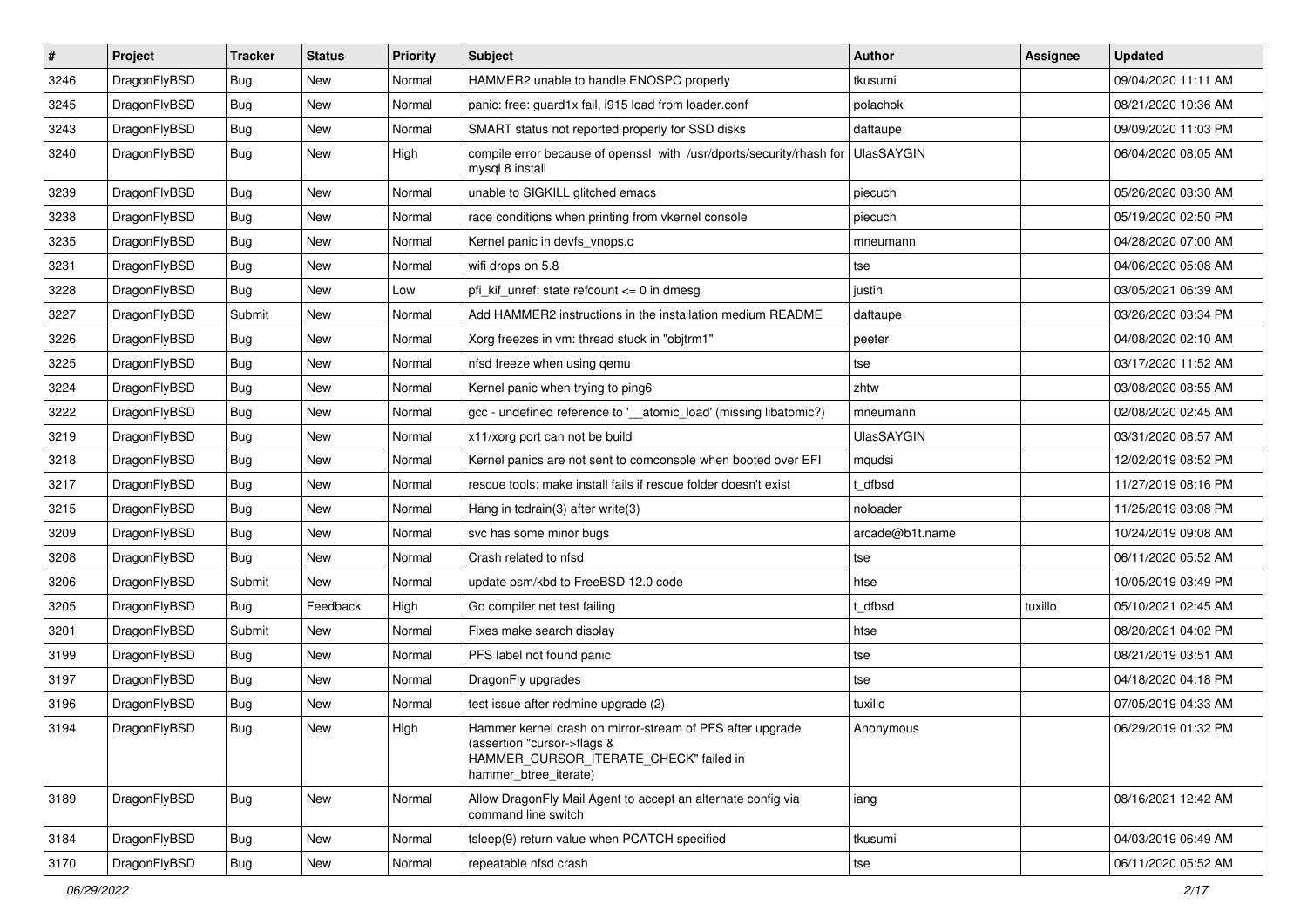| $\sharp$ | Project      | <b>Tracker</b> | <b>Status</b> | <b>Priority</b> | <b>Subject</b>                                                                                                     | <b>Author</b>          | Assignee | <b>Updated</b>      |
|----------|--------------|----------------|---------------|-----------------|--------------------------------------------------------------------------------------------------------------------|------------------------|----------|---------------------|
| 3165     | DragonFlyBSD | Bug            | New           | Normal          | Looping at boot time                                                                                               | gop                    |          | 12/28/2018 01:04 PM |
| 3160     | DragonFlyBSD | Submit         | In Progress   | Normal          | State the implementation difference in pkill/pgrep manual                                                          | sevan                  | tuxillo  | 06/03/2022 05:15 PM |
| 3157     | DragonFlyBSD | Bug            | New           | Normal          | TP-Link UE300 not working in 5.2-RELEASE                                                                           | tuxillo                |          | 11/15/2018 02:08 PM |
| 3154     | DragonFlyBSD | Submit         | New           | Normal          | Update serial handling in bootloader                                                                               | ddegroot               | dillon   | 11/06/2018 11:21 PM |
| 3152     | DragonFlyBSD | Bug            | Feedback      | Normal          | Console's size in ttyv0 and single user mode is sticking to 80x25,<br>while ttyv1 can make use of the whole screen | overtime               |          | 02/24/2019 01:08 AM |
| 3147     | DragonFlyBSD | Submit         | <b>New</b>    | Normal          | Enable headless installation                                                                                       | ddegroot               |          | 10/09/2018 01:25 PM |
| 3145     | DragonFlyBSD | Submit         | In Progress   | Normal          | Update libelf to FreeBSD 12 current and build as base library usable<br>by ports                                   | davshao                | tuxillo  | 08/20/2021 03:58 PM |
| 3143     | DragonFlyBSD | Bug            | <b>New</b>    | Normal          | assertion "0" failed in hammer2_inode_xop_chain_sync                                                               | cbin                   |          | 07/18/2018 12:50 PM |
| 3142     | DragonFlyBSD | Submit         | <b>New</b>    | Normal          | lib/libdmsg: Unbreak using new API EVP_CIPHER_CTX_new()                                                            | tkusumi                |          | 07/08/2018 04:18 AM |
| 3141     | DragonFlyBSD | Bug            | New           | Normal          | dhclient blocks boot process                                                                                       | rowo                   |          | 12/16/2018 11:01 AM |
| 3139     | DragonFlyBSD | Bug            | New           | Normal          | USB Mouse Does Not Work in DragonflyBSD guest on VirtualBox                                                        | chiguy1256             |          | 06/24/2018 10:14 PM |
| 3135     | DragonFlyBSD | Submit         | New           | Normal          | Add EVFILT_RECV and EVFILT_SEND                                                                                    | tautolog               |          | 05/25/2018 09:59 PM |
| 3134     | DragonFlyBSD | Bug            | New           | Normal          | RFC 3021 (/31 networks) appear to be unsupported                                                                   | jailbird               |          | 05/16/2018 11:03 PM |
| 3132     | DragonFlyBSD | Bug            | New           | Low             | unifdef mined                                                                                                      | bcallah                |          | 04/26/2018 08:34 PM |
| 3129     | DragonFlyBSD | Bug            | New           | High            | Kernel panic with 5.2.0 on A2SDi-4C-HLN4F                                                                          | stateless              |          | 04/24/2018 12:50 AM |
| 3124     | DragonFlyBSD | Bug            | <b>New</b>    | High            | DragonFlyBSD 5.0.2 with Hammer2 with UEFI install doesn't boot                                                     | wiesl                  |          | 06/18/2019 05:07 AM |
| 3120     | DragonFlyBSD | Bug            | New           | Normal          | Intel AC 8260 firmware does not load                                                                               | Vintodrimmer           |          | 08/28/2018 03:30 AM |
| 3117     | DragonFlyBSD | Bug            | New           | Normal          | Problem with colours if "intel" video-driver used                                                                  | dpostolov              |          | 01/07/2018 11:35 PM |
| 3116     | DragonFlyBSD | Bug            | <b>New</b>    | Normal          | da0 detects on very big volume if to _remove_ usb install stick and<br>reboot on Intel NUC5PPYH                    | dpostolov              |          | 01/07/2018 09:40 PM |
| 3113     | DragonFlyBSD | Bug            | In Progress   | Urgent          | Booting vKernel fails due being out of swap space                                                                  | tcullen                |          | 05/11/2021 04:14 AM |
| 3111     | DragonFlyBSD | Bug            | In Progress   | High            | Mouse lags every second heavily under X11                                                                          | mneumann               |          | 12/12/2017 09:46 PM |
| 3110     | DragonFlyBSD | <b>Bug</b>     | New           | Normal          | crash with ipfw3 under load                                                                                        | bnegre82               |          | 12/09/2017 06:22 AM |
| 3107     | DragonFlyBSD | <b>Bug</b>     | New           | Low             | ACPI interrupt storm when loading i915 on Lenovo T460                                                              | oyvinht                |          | 07/15/2020 07:01 AM |
| 3101     | DragonFlyBSD | Bug            | New           | Low             | PFI CGI install not working in dragonflybsd 5.0.1 USB install                                                      | bnegre82               |          | 05/11/2021 04:14 AM |
| 3089     | DragonFlyBSD | <b>Bug</b>     | In Progress   | Normal          | vtnet(4) - disable TCP checksum offload by default                                                                 | jlane                  | vadaszi  | 05/11/2021 04:14 AM |
| 3076     | DragonFlyBSD | Bug            | New           | Normal          | sys/dev/netif/ig_hal/e1000_ich8lan.c:1594: sanity checking mixup?                                                  | dcb                    |          | 10/11/2017 01:58 AM |
| 3052     | DragonFlyBSD | Bug            | <b>New</b>    | Normal          | panic DragonFly v4.8.1-RELEASE by mounting a malformed NTFS<br>image [64.000]                                      | open.source@ribose.com |          | 08/14/2017 03:22 AM |
| 3051     | DragonFlyBSD | Bug            | New           | Normal          | panic DragonFly v4.8.1-RELEASE by mounting a malformed NTFS<br>image [12.000]                                      | open.source@ribose.com |          | 08/14/2017 03:20 AM |
| 3049     | DragonFlyBSD | <b>Bug</b>     | New           | Normal          | panic DragonFly v4.8.1-RELEASE by mounting a malformed<br>msdosfs image [12.128]                                   | open.source@ribose.com |          | 08/14/2017 02:53 AM |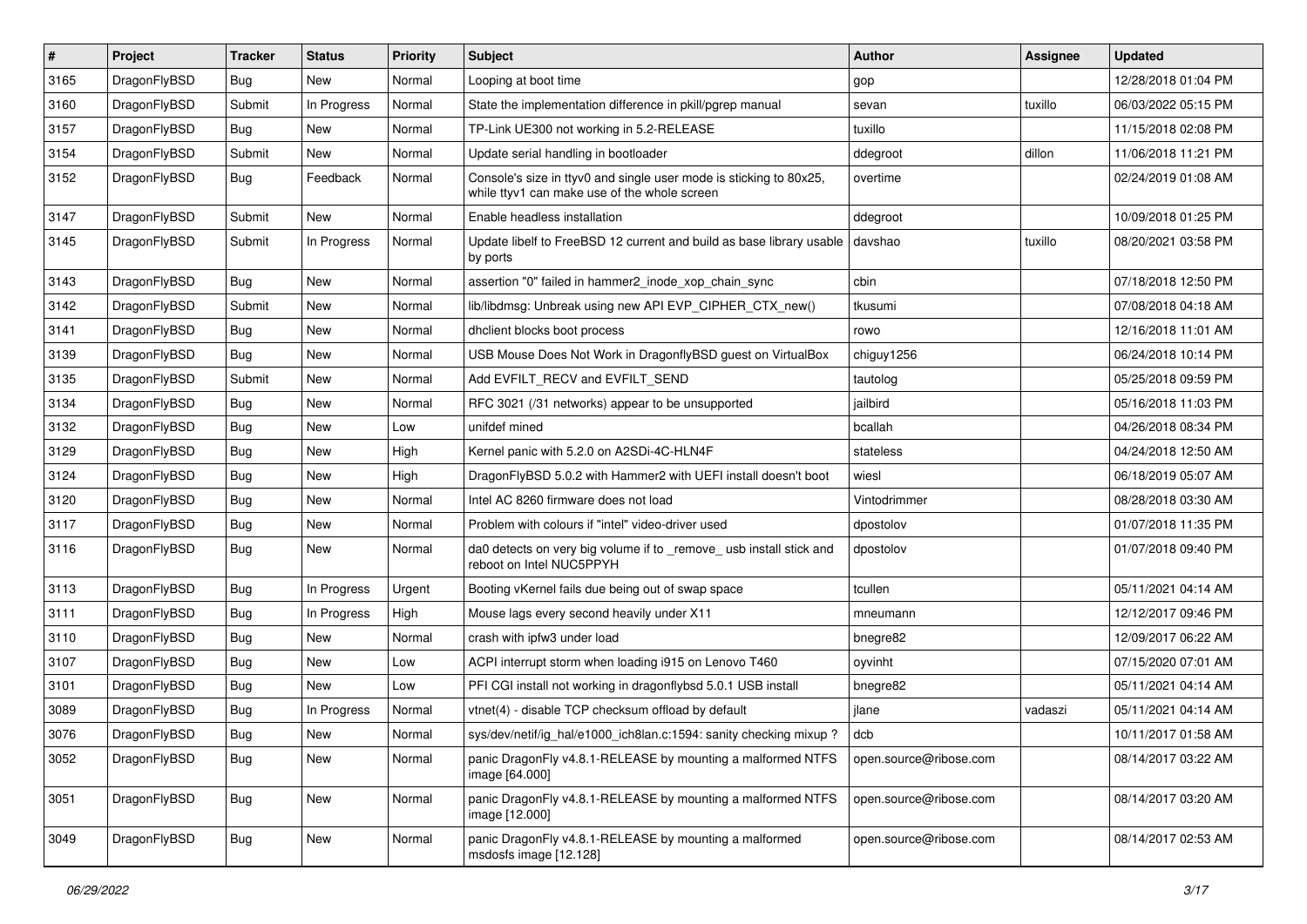| $\pmb{\#}$ | Project      | <b>Tracker</b> | <b>Status</b> | <b>Priority</b> | Subject                                                                                                 | Author        | Assignee | <b>Updated</b>      |
|------------|--------------|----------------|---------------|-----------------|---------------------------------------------------------------------------------------------------------|---------------|----------|---------------------|
| 3047       | DragonFlyBSD | Bug            | <b>New</b>    | Normal          | HAMMER critical write error                                                                             | samuel        |          | 06/19/2019 09:50 AM |
| 3041       | DragonFlyBSD | Submit         | <b>New</b>    | Normal          | firmware: Remove embedding of multiple images in one module.                                            | Anonymous     |          | 12/25/2020 02:15 AM |
| 3036       | DragonFlyBSD | <b>Bug</b>     | New           | Normal          | panic in icmp redirect start() ASSERT IN NETISR(0)                                                      | tautolog      |          | 05/11/2017 07:27 PM |
| 3035       | DragonFlyBSD | Bug            | New           | Normal          | panic: assertion "cpu >= 0 && cpu < ncpus" failed in netisr_cpuport<br>at /usr/src/sys/net/netisr2.h:87 | masu          |          | 05/11/2017 01:24 AM |
| 3031       | DragonFlyBSD | Submit         | In Progress   | Normal          | Update drm/radeon to Linux 4.7.10 as much as possible                                                   | davshao       | ftigeot  | 08/19/2021 12:33 PM |
| 3029       | DragonFlyBSD | Bug            | New           | Normal          | Running DflyBSD 4.8 on FreeBSD bhyve as a guest                                                         | iron          |          | 05/13/2022 04:33 AM |
| 3028       | DragonFlyBSD | Bug            | In Progress   | Normal          | installer: confusion of set/get disk encryption passphrase dialogs                                      | liweitianux   | tuxillo  | 06/03/2022 05:13 PM |
| 3025       | DragonFlyBSD | Bug            | New           | Normal          | sys/dev/powermng/powernow/powernow.c:284: bad comparison?                                               | dcb           |          | 09/23/2017 07:45 AM |
| 3024       | DragonFlyBSD | <b>Bug</b>     | <b>New</b>    | Low             | sys/dev/netif/wi/if_wi.c:1090]: (style) Redundant condition                                             | dcb           |          | 04/11/2017 11:56 AM |
| 3022       | DragonFlyBSD | Bug            | New           | Normal          | sys/dev/netif/ath/ath/if ath.c:2142: strange bitmask?                                                   | dcb           |          | 04/11/2017 11:49 AM |
| 3021       | DragonFlyBSD | Bug            | In Progress   | Normal          | sys/dev/drm/i915/i915_gem_stolen.c:115]: (error) Signed integer<br>overflow for expression '65535<<20'  | dcb           |          | 04/11/2017 12:46 PM |
| 3018       | DragonFlyBSD | <b>Bug</b>     | New           | Normal          | sys/bus/u4b/wlan/if_run.c:5464]: (style) Redundant condition                                            | dcb           |          | 04/11/2017 11:26 AM |
| 3011       | DragonFlyBSD | <b>Bug</b>     | In Progress   | Normal          | dragonfly/sys/dev/netif/re/re.c: suspicious code?                                                       | dcb           |          | 07/29/2017 01:26 AM |
| 3006       | DragonFlyBSD | <b>Bug</b>     | New           | Normal          | boot0cfg: panic in kern_udev.c in function _udev_dict_set_cstr when<br>installing in VirtualBox         | MichiGreat    |          | 04/01/2017 02:22 PM |
| 2994       | DragonFlyBSD | <b>Bug</b>     | <b>New</b>    | Normal          | Intermittent boot hangs after git: hammer - HAMMER Version 7                                            | davshao       |          | 03/30/2017 02:06 PM |
| 2972       | DragonFlyBSD | Bug            | New           | Normal          | ipfw3 "deny to me" does not work correctly                                                              | mneumann      |          | 12/27/2016 12:11 PM |
| 2970       | DragonFlyBSD | Bug            | <b>New</b>    | Normal          | kernel 4.7: "Is -I" causes panic on UDF filesystem: "bgetvp -<br>overlapping buffer"                    | peeter        |          | 12/21/2016 02:46 AM |
| 2958       | DragonFlyBSD | <b>Bug</b>     | Feedback      | Normal          | Hammer FS dies during pruning after massive write load                                                  | neilb         |          | 10/11/2016 04:20 AM |
| 2957       | DragonFlyBSD | <b>Bug</b>     | Feedback      | Normal          | swapoff -a followed by swapon -a doesn't give your swap back                                            | neilb         |          | 10/09/2016 04:17 AM |
| 2936       | DragonFlyBSD | <b>Bug</b>     | New           | Normal          | loader.efi crashes while loading kernel                                                                 | spaceille     |          | 08/20/2016 06:17 AM |
| 2933       | DragonFlyBSD | Submit         | New           | Normal          | Remove unix domain socket support from cat(1)                                                           | sevan         |          | 08/01/2016 08:10 PM |
| 2931       | DragonFlyBSD | <b>Bug</b>     | <b>New</b>    | Low             | 'gdb' of 'vkernel' unable to print backtrace                                                            | tofergus      |          | 07/26/2016 01:51 PM |
| 2930       | DragonFlyBSD | <b>Bug</b>     | New           | High            | 'objcache' causes panic during 'nfs_readdir'                                                            | tofergus      |          | 07/26/2016 01:09 PM |
| 2924       | DragonFlyBSD | Bug            | <b>New</b>    | Normal          | cat -v fails to tag characters in extended table with M- prefix with<br>some locales                    | sevan         |          | 07/11/2016 07:18 AM |
| 2921       | DragonFlyBSD | Submit         | New           | Normal          | Allow moused to accept userland mouse events                                                            | tautolog      |          | 05/11/2021 04:08 AM |
| 2917       | DragonFlyBSD | Bug            | New           | Normal          | da8: reading primary partition table: error accessing offset<br>000000000000 for 512                    | liweitianux   |          | 05/11/2021 08:43 PM |
| 2915       | DragonFlyBSD | <b>Bug</b>     | New           | High            | Hammer mirror-copy problem                                                                              | t_dfbsd       |          | 08/25/2016 05:28 AM |
| 2898       | DragonFlyBSD | Bug            | New           | Normal          | HAMMER panic                                                                                            | pavalos       |          | 11/03/2018 07:05 AM |
| 2892       | DragonFlyBSD | Bug            | New           | Normal          | swap_pager:indefinite wait bufferf error                                                                | <b>Ihmwzy</b> |          | 02/21/2016 10:32 PM |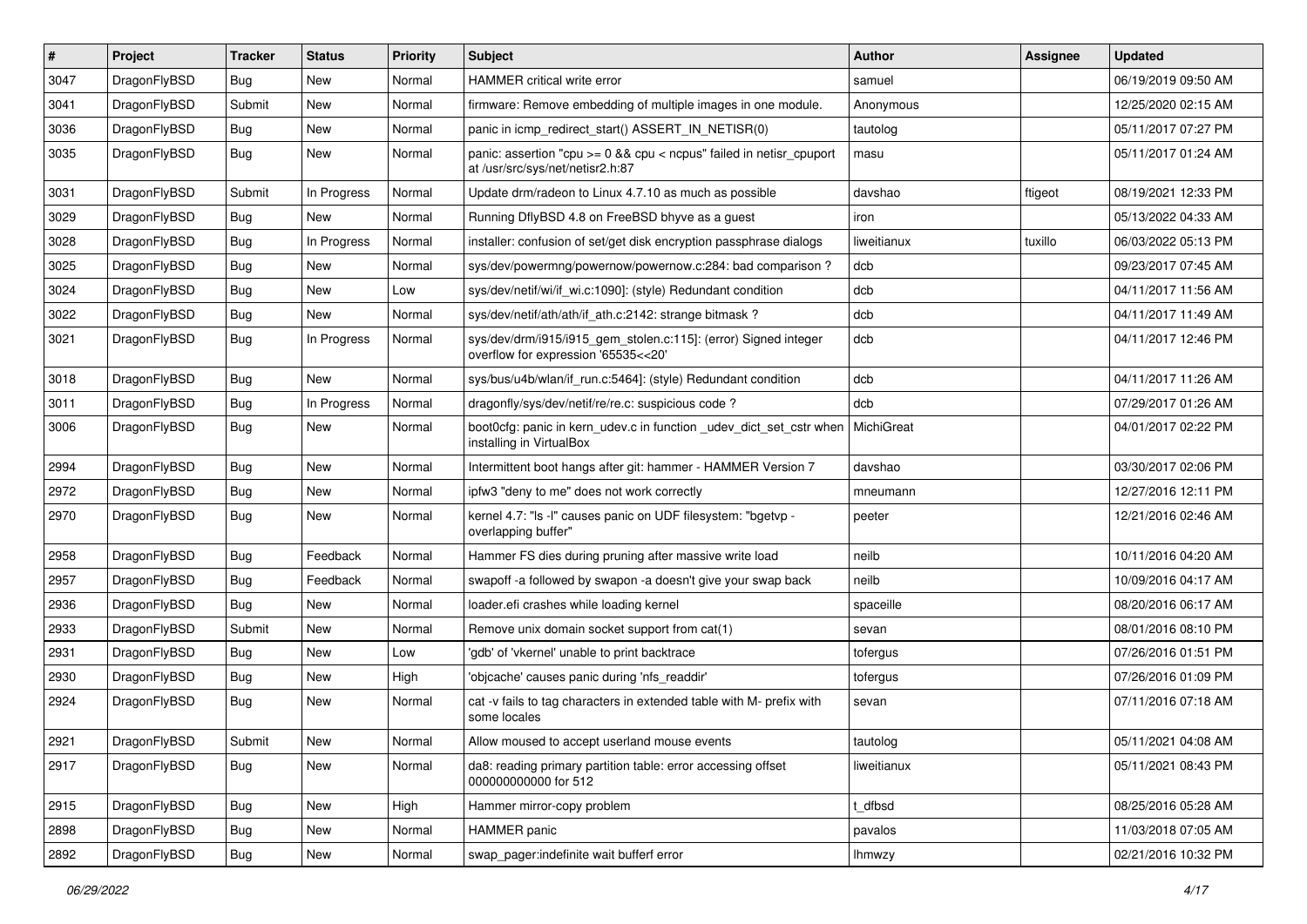| #    | Project      | <b>Tracker</b> | <b>Status</b> | <b>Priority</b> | Subject                                                                                                                                                  | <b>Author</b>    | Assignee  | <b>Updated</b>      |
|------|--------------|----------------|---------------|-----------------|----------------------------------------------------------------------------------------------------------------------------------------------------------|------------------|-----------|---------------------|
| 2891 | DragonFlyBSD | <b>Bug</b>     | New           | Normal          | Kernel panic in IEEE802.11 related code                                                                                                                  | shamaz           |           | 05/29/2016 05:49 PM |
| 2890 | DragonFlyBSD | Bug            | <b>New</b>    | Normal          | not able to boot usb installer on Toshiba Chromebook 2                                                                                                   | johnnywhishbone  |           | 02/22/2016 03:42 AM |
| 2887 | DragonFlyBSD | Bug            | <b>New</b>    | Low             | Missing extattr_namespace_to_string and<br>extattr_string_to_namespace functions                                                                         | rubenk           |           | 02/06/2016 05:09 AM |
| 2886 | DragonFlyBSD | Bug            | <b>New</b>    | Normal          | dragonfly mail agent: sending a testmail causes high system load                                                                                         | worf             |           | 02/05/2016 05:53 AM |
| 2882 | DragonFlyBSD | Bug            | <b>New</b>    | Low             | bridge sends packets from individual interfaces                                                                                                          | arcade@b1t.name  |           | 01/09/2016 12:43 PM |
| 2881 | DragonFlyBSD | Bug            | <b>New</b>    | Normal          | Pulseaudio hangs/resets system when starting X11                                                                                                         | mneumann         |           | 01/09/2016 03:08 AM |
| 2878 | DragonFlyBSD | <b>Bug</b>     | <b>New</b>    | Low             | [fix] CCVER problem when using clang and cpu extensions<br>(intrinsics)                                                                                  | arcade@b1t.name  |           | 06/24/2016 04:25 AM |
| 2877 | DragonFlyBSD | Bug            | <b>New</b>    | Low             | sed fails when working with UTF-8 locale and non-UTF symbols                                                                                             | arcade@b1t.name  |           | 12/30/2015 11:20 AM |
| 2874 | DragonFlyBSD | <b>Bug</b>     | <b>New</b>    | Normal          | make world DESTDIR=/emptydir fails                                                                                                                       | pascii           |           | 12/25/2015 07:04 AM |
| 2870 | DragonFlyBSD | <b>Bug</b>     | <b>New</b>    | High            | Broken text and icons when glamor acceleration is used                                                                                                   | 375gnu           | ftigeot   | 01/31/2016 12:13 AM |
| 2863 | DragonFlyBSD | <b>Bug</b>     | New           | Normal          | HAMMER synch tid is zero                                                                                                                                 | shamaz           |           | 12/12/2015 11:24 PM |
| 2859 | DragonFlyBSD | <b>Bug</b>     | <b>New</b>    | Low             | Installer configuration menu always highlights "Select timezone", no<br>matter which step was last completed.                                            | cgag             |           | 12/02/2015 01:54 PM |
| 2858 | DragonFlyBSD | Bug            | <b>New</b>    | Low             | Installer "Local or UTC" question should have "No" selected by<br>default.                                                                               | cgag             |           | 12/02/2015 01:18 PM |
| 2857 | DragonFlyBSD | Bug            | <b>New</b>    | Normal          | hammer stalls via bitcoin-qt                                                                                                                             | tkusumi          |           | 11/30/2015 06:52 AM |
| 2852 | DragonFlyBSD | <b>Bug</b>     | <b>New</b>    | Normal          | Hammer File System - hangs on undo during system boot / mount -<br>will not recover on DragonFlyBSD newer than 3.6.0                                     | abale            |           | 05/11/2021 04:07 AM |
| 2840 | DragonFlyBSD | Bug            | <b>New</b>    | Normal          | wrong voltage is reported                                                                                                                                | yellowrabbit2010 |           | 09/11/2015 06:09 PM |
| 2835 | DragonFlyBSD | <b>Bug</b>     | <b>New</b>    | Normal          | /usr/include/c++/5.0/bits/c++locale.h likes<br>POSIX_C_SOURCE>=200809                                                                                    | davshao          |           | 11/18/2015 03:40 AM |
| 2828 | DragonFlyBSD | Bug            | <b>New</b>    | High            | On AMD APUs and Bulldozer CPUs, the machdep.cpu_idle_hlt<br>sysctl should be 3 by default                                                                | vadaszi          | vadaszi   | 05/11/2021 04:07 AM |
| 2825 | DragonFlyBSD | Bug            | <b>New</b>    | High            | 3x dhclient = hanging system (objcache exhausted)                                                                                                        | iaccovonb        | sepherosa | 05/11/2021 03:55 AM |
| 2822 | DragonFlyBSD | <b>Bug</b>     | New           | Normal          | USB 3.0 stick throws "reading primary partition table: error<br>accessing offset 000[] for 152" error, while the stick works on any<br>other OS I tested | revuwa           | profmakx  | 06/29/2015 05:56 AM |
| 2820 | DragonFlyBSD | <b>Bug</b>     | New           | Normal          | TP-Link USB Wi-Fi adapter cannot be reattached to the system                                                                                             | shamaz           |           | 05/22/2015 09:45 PM |
| 2819 | DragonFlyBSD | Bug            | In Progress   | Normal          | Random micro system freezes after a week of uptime                                                                                                       | ftigeot          | dillon    | 08/16/2015 08:46 PM |
| 2816 | DragonFlyBSD | Bug            | New           | Normal          | A multitasking process being debugged can get stuck                                                                                                      | phma             |           | 05/19/2015 03:57 AM |
| 2812 | DragonFlyBSD | Bug            | New           | Normal          | Panic on Intel DE3815TYKHE                                                                                                                               | tmorp            |           | 05/14/2015 03:14 PM |
| 2809 | DragonFlyBSD | <b>Bug</b>     | New           | Normal          | hammer mirror-stream                                                                                                                                     | masu             |           | 04/10/2015 12:33 AM |
| 2808 | DragonFlyBSD | <b>Bug</b>     | New           | Normal          | X freeze by switching between X and VT - results in black screen                                                                                         | lukesky333       |           | 05/11/2021 03:55 AM |
| 2806 | DragonFlyBSD | Bug            | New           | Normal          | failed to configure a link-local address on ath0 (errno = $22$ )                                                                                         | Chingyuan        |           | 05/25/2021 01:00 AM |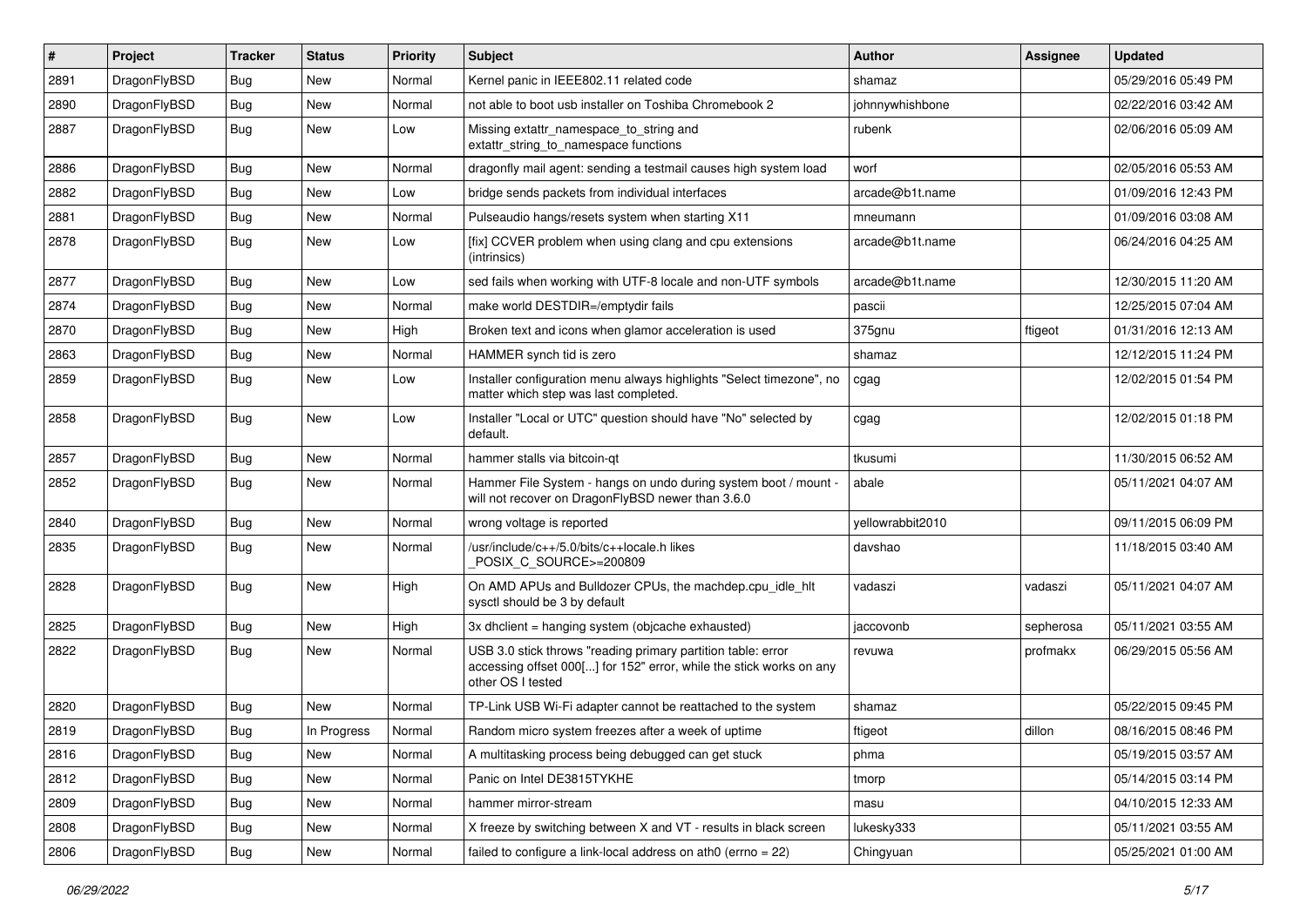| ∦    | Project      | <b>Tracker</b> | <b>Status</b> | <b>Priority</b> | <b>Subject</b>                                                                                            | <b>Author</b>    | <b>Assignee</b> | <b>Updated</b>      |
|------|--------------|----------------|---------------|-----------------|-----------------------------------------------------------------------------------------------------------|------------------|-----------------|---------------------|
| 2803 | DragonFlyBSD | <b>Bug</b>     | <b>New</b>    | Normal          | HAMMER: Warning: UNDO area too small!                                                                     | ftigeot          |                 | 03/11/2015 03:42 PM |
| 2802 | DragonFlyBSD | Bug            | <b>New</b>    | Normal          | USB Wifi urtwn0 crash from cd boot                                                                        | opvalues         |                 | 03/10/2015 01:07 AM |
| 2799 | DragonFlyBSD | <b>Bug</b>     | New           | Normal          | Fatal trap 12 caused by moused(8) -p /dev/cual0                                                           | opvalues         |                 | 03/04/2015 11:01 PM |
| 2797 | DragonFlyBSD | Bug            | In Progress   | Low             | vkernels with & without machdep.pmap_mmu_optimize                                                         | yellowrabbit2010 |                 | 11/27/2021 08:06 AM |
| 2790 | DragonFlyBSD | Submit         | <b>New</b>    | Low             | filedesc softrefs increment code factoring                                                                | dclink           |                 | 02/21/2015 04:00 AM |
| 2788 | DragonFlyBSD | <b>Bug</b>     | <b>New</b>    | Normal          | ioctl GSLICEINFO: Not working for vnode slice                                                             | mneumann         |                 | 02/12/2015 07:49 AM |
| 2746 | DragonFlyBSD | Bug            | <b>New</b>    | Normal          | some fraction of xterms started from the xmonad window manager<br>get killed with SIGALRM                 | isenmann         | profmakx        | 12/28/2014 02:51 AM |
| 2738 | DragonFlyBSD | Bug            | <b>New</b>    | Normal          | Hammer: Strange behavior when trying to recover old version of<br>moved file                              | roland           |                 | 11/20/2014 08:02 AM |
| 2736 | DragonFlyBSD | <b>Bug</b>     | <b>New</b>    | High            | kernel panics on acpi_timer_probe function                                                                | cnb              |                 | 05/11/2021 03:55 AM |
| 2735 | DragonFlyBSD | Bug            | <b>New</b>    | Urgent          | iwn panics SYSSASSERT                                                                                     | cnb              |                 | 05/11/2021 03:55 AM |
| 2731 | DragonFlyBSD | Bug            | In Progress   | Normal          | Screen full of random colors when starting Xorg with Intel Haswell<br>HD Graphics P4600                   | jkatzmaier       |                 | 11/12/2014 04:08 PM |
| 2721 | DragonFlyBSD | Submit         | Feedback      | Low             | Some few zalloc calls to objcache ones replacements                                                       | dclink           | tuxillo         | 05/11/2021 04:08 AM |
| 2717 | DragonFlyBSD | Submit         | Feedback      | Normal          | Out of range numeric handling                                                                             | dclink           | tuxillo         | 05/11/2021 04:08 AM |
| 2712 | DragonFlyBSD | Bug            | <b>New</b>    | Normal          | connect(2) returns EINVAL when retrying after ECONNREFUSED                                                | jorisgio         |                 | 08/14/2014 05:31 PM |
| 2708 | DragonFlyBSD | <b>Bug</b>     | <b>New</b>    | Normal          | unable to send TCP nor UDP on age(4) interface                                                            | dermiste         |                 | 05/11/2021 03:54 AM |
| 2688 | DragonFlyBSD | Bug            | <b>New</b>    | Normal          | 67613368bdda7 Fix wrong checks for U4B presence Asrock Z77M<br>difficulty detecting USB keyboard          | davshao          |                 | 06/28/2014 07:08 PM |
| 2687 | DragonFlyBSD | Bug            | <b>New</b>    | Normal          | natacontrol software RAID in installer                                                                    | csmelosky        |                 | 06/22/2014 12:03 PM |
| 2680 | DragonFlyBSD | <b>Bug</b>     | <b>New</b>    | Low             | boot0cfg update makes box unbootable                                                                      | herrgard         |                 | 06/10/2014 06:02 AM |
| 2675 | DragonFlyBSD | Bug            | <b>New</b>    | Low             | Ultimate N WiFi Link 5300 get iwn_intr: fatal firmware error on 5GHz                                      | revuwa           |                 | 05/11/2021 04:07 AM |
| 2674 | DragonFlyBSD | <b>Bug</b>     | <b>New</b>    | Normal          | <b>GPT Support</b>                                                                                        | ftigeot          |                 | 12/28/2015 02:54 PM |
| 2657 | DragonFlyBSD | Bug            | <b>New</b>    | High            | Needs acl to migrate our servers                                                                          | ferney           |                 | 03/31/2014 11:37 AM |
| 2652 | DragonFlyBSD | Bug            | <b>New</b>    | Normal          | 189a0ff3761b47  ix: Implement MSI-X support locks up Lenovo<br>S10 Intel Atom n270                        | davshao          |                 | 05/14/2014 01:55 AM |
| 2647 | DragonFlyBSD | Bug            | <b>New</b>    | Normal          | HAMMER panic on 3.6.0                                                                                     | tuxillo          |                 | 05/11/2021 03:54 AM |
| 2645 | DragonFlyBSD | <b>Bug</b>     | <b>New</b>    | Normal          | panic with dsched fq and ioprio                                                                           | jyoung15         |                 | 02/20/2014 07:29 AM |
| 2644 | DragonFlyBSD | <b>Bug</b>     | Feedback      | Normal          | 3.6.0-REL trap 9 on boot                                                                                  | memmerto         |                 | 11/27/2021 08:08 AM |
| 2641 | DragonFlyBSD | <b>Bug</b>     | New           | Normal          | Panic when loading natapci as module                                                                      | tuxillo          |                 | 05/11/2021 03:54 AM |
| 2638 | DragonFlyBSD | <b>Bug</b>     | Feedback      | High            | Fix machdep.pmap mmu optimize                                                                             | tuxillo          |                 | 05/11/2021 04:07 AM |
| 2636 | DragonFlyBSD | <b>Bug</b>     | Feedback      | Low             | Add -x flag to iostat (a la solaris)                                                                      | tuxillo          |                 | 05/11/2021 04:07 AM |
| 2631 | DragonFlyBSD | <b>Bug</b>     | In Progress   | Low             | Verify library versioning current with full package build and switch it<br>on (after publishing packages) | tuxillo          |                 | 05/11/2021 04:06 AM |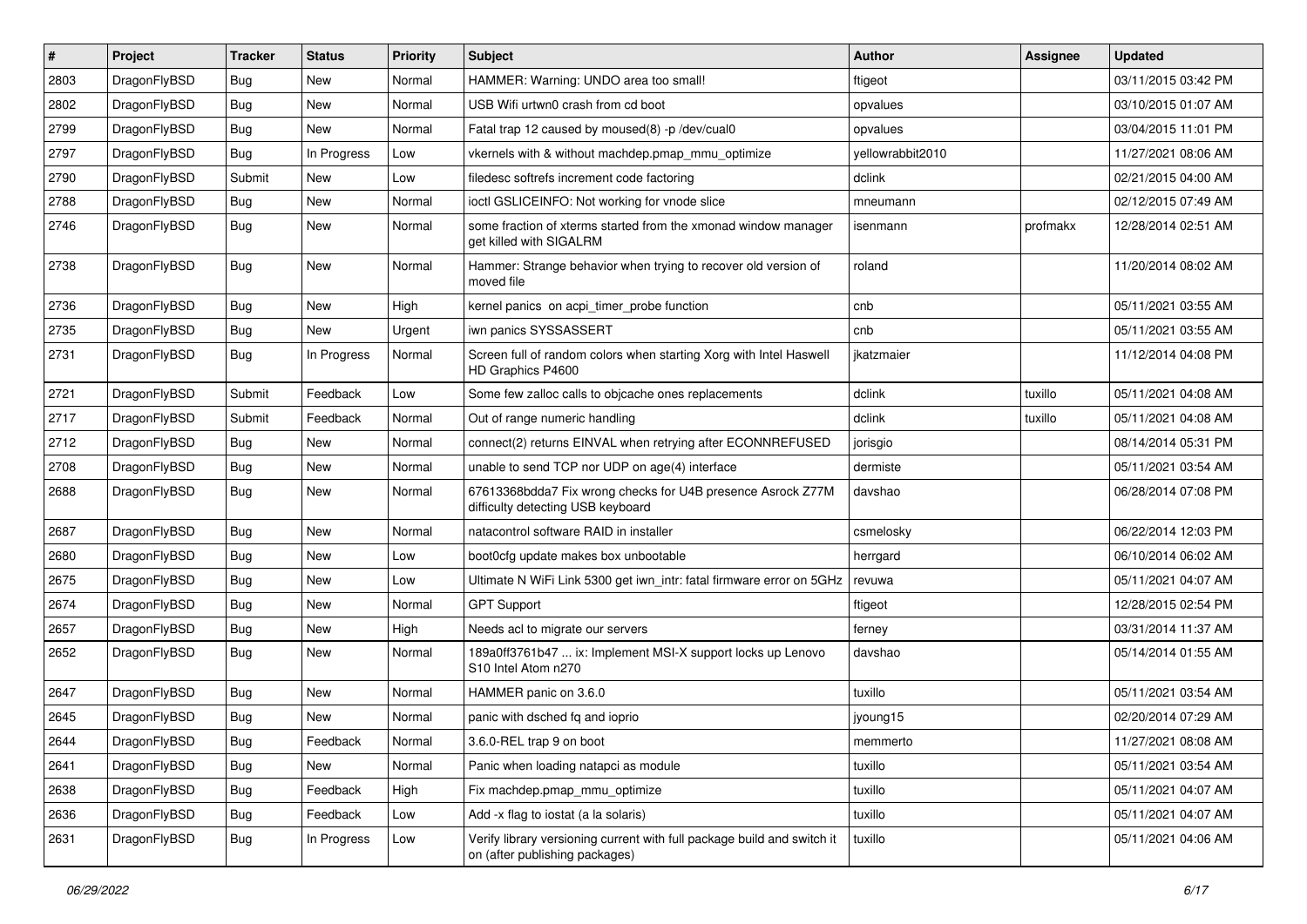| $\pmb{\#}$ | Project      | <b>Tracker</b> | <b>Status</b> | <b>Priority</b> | <b>Subject</b>                                                                                                 | Author            | Assignee  | <b>Updated</b>      |
|------------|--------------|----------------|---------------|-----------------|----------------------------------------------------------------------------------------------------------------|-------------------|-----------|---------------------|
| 2630       | DragonFlyBSD | Bug            | New           | Normal          | Bring in latest iconv fixes from FreeBSD10 as well as csmapper<br>updates                                      | tuxillo           |           | 05/11/2021 03:54 AM |
| 2629       | DragonFlyBSD | <b>Bug</b>     | <b>New</b>    | Normal          | Replace gcc44 with llvm34, clang34, and libc++                                                                 | tuxillo           |           | 06/02/2014 02:30 PM |
| 2626       | DragonFlyBSD | Bug            | New           | Normal          | iwn driver drops with error: "firmware error 'iwn_intr: fatal firmware<br>error""                              | rodyaj            |           | 01/09/2014 05:50 AM |
| 2622       | DragonFlyBSD | <b>Bug</b>     | New           | Normal          | VAIO FIT15E fn keys support                                                                                    | nonsolosoft       |           | 12/31/2013 01:31 AM |
| 2621       | DragonFlyBSD | <b>Bug</b>     | New           | Normal          | core dump using cdrom                                                                                          | nonsolosoft       |           | 12/27/2013 12:43 AM |
| 2620       | DragonFlyBSD | <b>Bug</b>     | New           | Normal          | moused problem                                                                                                 | FilippoMo         |           | 12/20/2013 10:32 AM |
| 2619       | DragonFlyBSD | <b>Bug</b>     | New           | Normal          | DragonFly 3.6 can't be installed on a 6TB volume                                                               | ftigeot           |           | 02/23/2014 11:55 PM |
| 2618       | DragonFlyBSD | Bug            | New           | Normal          | mouse problem on RELEASE-3_6_0                                                                                 | FilippoMo         |           | 12/20/2013 03:26 AM |
| 2617       | DragonFlyBSD | <b>Bug</b>     | Feedback      | Normal          | Possible issue with wireless mouse on 3.6 release                                                              | FilippoMo         |           | 01/14/2015 03:42 PM |
| 2611       | DragonFlyBSD | <b>Bug</b>     | New           | Normal          | Change in IP address results in network not working                                                            | phma              |           | 12/05/2013 07:55 PM |
| 2609       | DragonFlyBSD | Bug            | <b>New</b>    | Normal          | master: panic: assertion<br>"LWKT_TOKEN_HELD_ANY(vm_object_token(object))" failed in<br>swp pager lookup       | thomas.nikolajsen |           | 11/28/2013 11:36 AM |
| 2604       | DragonFlyBSD | Bug            | New           | Normal          | dell laptop does not boot with LATEST                                                                          | isenmann          |           | 11/20/2013 02:07 AM |
| 2598       | DragonFlyBSD | Bug            | New           | Normal          | i386 via USB Booting                                                                                           | mbzadegan         |           | 10/21/2013 02:28 AM |
| 2595       | DragonFlyBSD | Bug            | New           | Normal          | DragonFly 3.4.3 crashes on SUN Blade X6250 with Qlogic ISP 2432<br>FC card                                     | Turvamies         |           | 10/07/2013 11:53 AM |
| 2587       | DragonFlyBSD | Bug            | New           | Normal          | SATA DVD writer not detected by DragonFly                                                                      | srussell          |           | 09/04/2020 08:55 AM |
| 2586       | DragonFlyBSD | Bug            | New           | Normal          | pf: "modulate" state seems problematic                                                                         | srussell          |           | 09/25/2013 07:36 PM |
| 2585       | DragonFlyBSD | Bug            | New           | Normal          | Dfly 3.4.3 on ESXi 5.1, HP Smart Array P410 passthrough<br>recognised, but not functioning                     | yggdrasil         | swildner  | 05/09/2022 08:14 AM |
| 2577       | DragonFlyBSD | Bug            | New           | Normal          | virtio-blk iops performance is cpu limited on high end devices                                                 | gjs278            | vsrinivas | 08/01/2013 02:28 PM |
| 2569       | DragonFlyBSD | <b>Bug</b>     | New           | Normal          | ctime NFS                                                                                                      | ferney            |           | 08/11/2013 04:35 AM |
| 2568       | DragonFlyBSD | Bug            | New           | Normal          | AHCI panic                                                                                                     | josepht           |           | 06/07/2013 05:52 PM |
| 2565       | DragonFlyBSD | <b>Bug</b>     | New           | Normal          | "ifconfig ix0 up" panic                                                                                        | Itpig402a         |           | 06/03/2013 05:46 AM |
| 2557       | DragonFlyBSD | Bug            | New           | Normal          | stock 3.4.1 kernel halts during booting if dm and dm_target_crypt<br>are loaded and RAID controller is present | phma              |           | 05/12/2013 10:38 PM |
| 2556       | DragonFlyBSD | Bug            | Feedback      | Normal          | DragonFly v3.5.0.81.gd3479 - Process signal weirdness                                                          | tuxillo           |           | 12/17/2013 03:48 PM |
| 2552       | DragonFlyBSD | <b>Bug</b>     | New           | Low             | hammer recovery should indicate progress                                                                       | phma              |           | 05/03/2013 12:13 AM |
| 2549       | DragonFlyBSD | <b>Bug</b>     | In Progress   | Normal          | netgraph7: Kernel page fault.                                                                                  | russiane39        | nant      | 05/10/2013 11:20 PM |
| 2547       | DragonFlyBSD | <b>Bug</b>     | New           | High            | crashed while doing a dry run of pkg rolling-replace                                                           | phma              |           | 04/18/2013 10:40 PM |
| 2544       | DragonFlyBSD | <b>Bug</b>     | New           | Normal          | live DVD system boot (menu option 1) caused db> prompt on<br>PE1950                                            | estrabd           |           | 05/11/2021 03:54 AM |
| 2535       | DragonFlyBSD | <b>Bug</b>     | New           | Normal          | Imap processes apparentlt blocked on disk I/O                                                                  | ftigeot           |           | 04/02/2013 09:31 AM |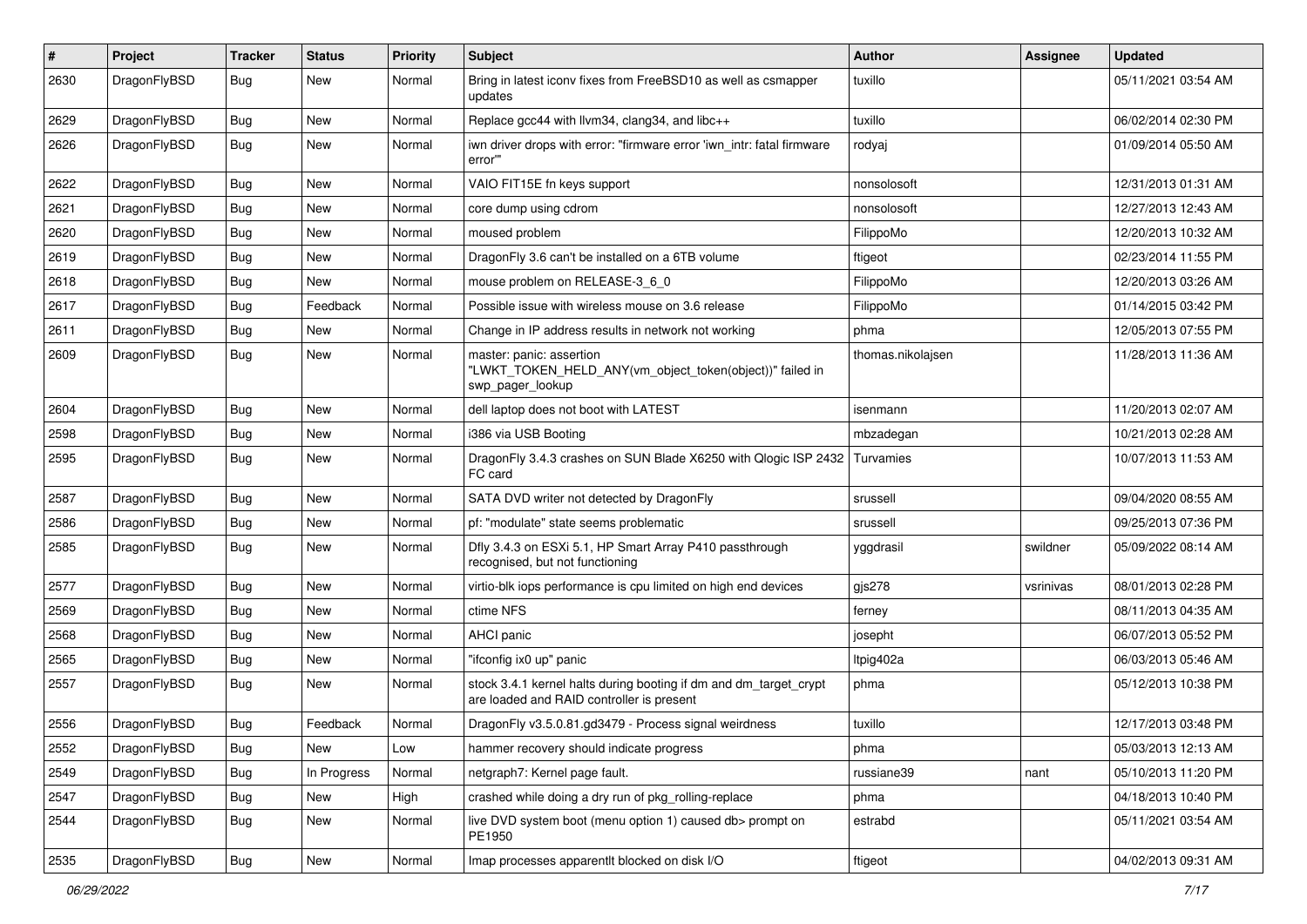| $\sharp$ | Project      | <b>Tracker</b> | <b>Status</b> | <b>Priority</b> | Subject                                                                                                                      | <b>Author</b>     | Assignee | <b>Updated</b>      |
|----------|--------------|----------------|---------------|-----------------|------------------------------------------------------------------------------------------------------------------------------|-------------------|----------|---------------------|
| 2531     | DragonFlyBSD | <b>Bug</b>     | New           | Normal          | camcontrol fails to disable APM                                                                                              | m.lombardi85      |          | 03/23/2013 12:28 PM |
| 2529     | DragonFlyBSD | Bug            | New           | Low             | Sundance network adapter is not detected and attached                                                                        | kworr             |          | 03/25/2013 02:29 AM |
| 2526     | DragonFlyBSD | <b>Bug</b>     | New           | Normal          | hammer cleanup doesn't run on first day of DST                                                                               | pavalos           |          | 10/18/2016 05:28 PM |
| 2520     | DragonFlyBSD | Bug            | <b>New</b>    | Normal          | panic: assertion "IS_SERIALIZED((ifp->if_serializer))" failed in<br>if_default_serialize_assert at /usr/src/sys/net/if.c:437 | ano               |          | 03/09/2013 12:14 AM |
| 2509     | DragonFlyBSD | Bug            | New           | Normal          | Redefinition of DIRBLKSIZ in restore(8)                                                                                      | swildner          |          | 06/04/2022 04:40 AM |
| 2499     | DragonFlyBSD | Bug            | In Progress   | Urgent          | DRAGONFLY_3_2 lockd not responding correctly                                                                                 | Nerzhul           |          | 01/22/2013 12:47 PM |
| 2498     | DragonFlyBSD | Bug            | New           | Normal          | DFBSD v3.2.2-RELEASE - LIST_FIRST(&bp->b_dep) == NULL"<br>failed in vfs_vmio_release                                         | tuxillo           |          | 05/31/2022 04:09 PM |
| 2496     | DragonFlyBSD | Bug            | New           | Normal          | NTFS malloc limit exceeded                                                                                                   | plasmob           | tuxillo  | 02/19/2013 08:47 AM |
| 2495     | DragonFlyBSD | <b>Bug</b>     | <b>New</b>    | High            | DFBSD v3.3.0.960.g553fe7 - ocnt != 0" failed in<br>prop_object_release                                                       | tuxillo           |          | 05/31/2022 04:08 PM |
| 2493     | DragonFlyBSD | <b>Bug</b>     | <b>New</b>    | Normal          | vidcontrol: invalid video mode name                                                                                          | Svarov            |          | 01/24/2013 09:55 AM |
| 2490     | DragonFlyBSD | <b>Bug</b>     | New           | Normal          | nmalloc should color addresses to avoid cache bank conflictsw                                                                | vsrinivas         |          | 06/10/2014 05:51 AM |
| 2489     | DragonFlyBSD | <b>Bug</b>     | New           | Normal          | nmalloc doesn't cache VA for allocations > 8KB                                                                               | vsrinivas         |          | 06/10/2014 05:51 AM |
| 2473     | DragonFlyBSD | <b>Bug</b>     | <b>New</b>    | Normal          | Kernel crash when trying to up the wpi0 device (Dfly<br>v3.3.0.758.g47388-DEVELOPMENT)                                       | tomaz             |          | 02/24/2014 08:50 AM |
| 2459     | DragonFlyBSD | <b>Bug</b>     | Feedback      | Normal          | apic problems with HP Probook 4510s                                                                                          | thowe             |          | 11/27/2021 08:22 AM |
| 2453     | DragonFlyBSD | <b>Bug</b>     | New           | Normal          | panic: assertion "gd->gd_spinlocks == 0" failed                                                                              | Johannes.Hofmann  |          | 11/12/2012 12:54 PM |
| 2444     | DragonFlyBSD | <b>Bug</b>     | New           | Normal          | Crash during Hammer overnight cleanup                                                                                        | justin            |          | 11/04/2012 07:58 AM |
| 2438     | DragonFlyBSD | Submit         | Feedback      | Normal          | <b>TRIM</b> fixes                                                                                                            | Anonymous         | tuxillo  | 05/11/2021 03:45 AM |
| 2436     | DragonFlyBSD | <b>Bug</b>     | New           | Normal          | panic: assertion "lp->lwp_qcpu == dd->cpuid" failed in<br>dfly_acquire_curproc                                               | thomas.nikolajsen |          | 01/23/2013 11:07 AM |
| 2434     | DragonFlyBSD | <b>Bug</b>     | <b>New</b>    | Normal          | BTX Halted - Boot fails on USB/GUI                                                                                           | lucmv             |          | 10/17/2012 08:12 PM |
| 2430     | DragonFlyBSD | <b>Bug</b>     | <b>New</b>    | Normal          | Alternate Password Hash method                                                                                               | robin.carey1      |          | 10/07/2012 06:28 AM |
| 2423     | DragonFlyBSD | <b>Bug</b>     | New           | Urgent          | After multiple panics/locks, hitting KKASSERT in<br>hammer init cursor                                                       | rumcic            |          | 09/18/2012 02:28 AM |
| 2421     | DragonFlyBSD | <b>Bug</b>     | New           | High            | Kernel panic: vm_fault: page 0xc0f70000 not busy!                                                                            | lentferj          |          | 10/03/2012 08:16 AM |
| 2416     | DragonFlyBSD | Bug            | New           | Normal          | ".' entry can be removed on mounted nfs filesystem                                                                           | ftigeot           | tuxillo  | 06/03/2014 04:40 AM |
| 2414     | DragonFlyBSD | <b>Bug</b>     | In Progress   | Normal          | Lenovo S10 acpi freeze (not new)                                                                                             | davshao           |          | 05/11/2021 04:13 AM |
| 2412     | DragonFlyBSD | <b>Bug</b>     | New           | Normal          | wlan0 fails to get address via dhclient                                                                                      | nonsolosoft       |          | 08/30/2012 05:55 AM |
| 2403     | DragonFlyBSD | Bug            | New           | Low             | newfs -E doesn't handle /dev/serno device names properly                                                                     | ftigeot           |          | 08/17/2012 05:07 AM |
| 2396     | DragonFlyBSD | <b>Bug</b>     | Feedback      | High            | Latest 3.1 development version core dumps while destroying master<br><b>PFS</b>                                              | sgeorge           |          | 01/23/2013 04:10 PM |
| 2391     | DragonFlyBSD | <b>Bug</b>     | In Progress   | Normal          | System lock with ahci and acpi enabled on ATI RS690 chipset with<br>SMB600 sata controller                                   | jorisgio          | vadaszi  | 06/03/2015 03:51 PM |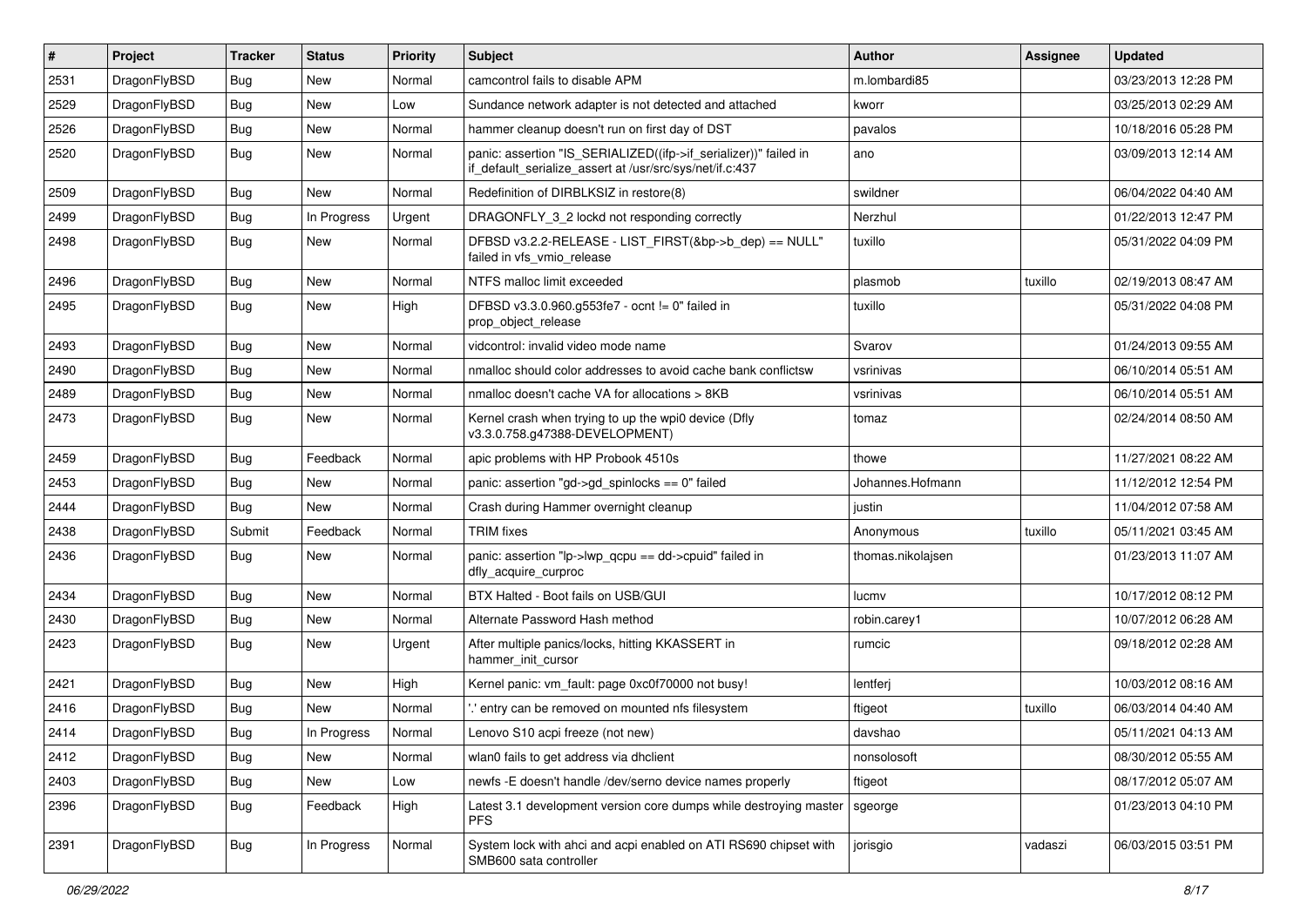| $\vert$ # | <b>Project</b> | <b>Tracker</b> | <b>Status</b> | <b>Priority</b> | <b>Subject</b>                                                                               | <b>Author</b>     | <b>Assignee</b> | <b>Updated</b>      |
|-----------|----------------|----------------|---------------|-----------------|----------------------------------------------------------------------------------------------|-------------------|-----------------|---------------------|
| 2389      | DragonFlyBSD   | Bug            | New           | Normal          | computer crashed while listing processes                                                     | phma              |                 | 06/18/2012 02:49 PM |
| 2387      | DragonFlyBSD   | <b>Bug</b>     | <b>New</b>    | Normal          | hammer ignores -t during dedup                                                               | phma              |                 | 06/17/2012 12:30 PM |
| 2371      | DragonFlyBSD   | Bug            | New           | Normal          | Timezone problem with America/Sao Paulo                                                      | raitech           |                 | 05/17/2012 01:42 PM |
| 2370      | DragonFlyBSD   | <b>Bug</b>     | New           | Normal          | panic: ffs_valloc: dup alloc                                                                 | marino            | vsrinivas       | 02/01/2013 09:28 AM |
| 2369      | DragonFlyBSD   | <b>Bug</b>     | <b>New</b>    | Normal          | panic: Bad link elm 0xffffffe07edf6068 next->prev != elm                                     | jaydg             |                 | 08/15/2012 03:04 AM |
| 2360      | DragonFlyBSD   | <b>Bug</b>     | In Progress   | Normal          | Wishlist: virtio driver import                                                               | vsrinivas         |                 | 06/04/2022 04:16 AM |
| 2358      | DragonFlyBSD   | <b>Bug</b>     | In Progress   | Normal          | DFBSD v3.0.2.32.g928ca - panic: hammer: insufficient undo FIFO<br>space!                     | tuxillo           | tuxillo         | 05/10/2021 02:50 AM |
| 2353      | DragonFlyBSD   | <b>Bug</b>     | In Progress   | Normal          | panic: assertion "gd->gd spinlocks $wr == 0$ " failed in<br>bsd4 schedulerclock              | jaydg             | alexh           | 11/28/2012 01:57 AM |
| 2351      | DragonFlyBSD   | <b>Bug</b>     | In Progress   | Normal          | DFBSD v3.1.0.579.g44ccf - Stuck during startup, random freezes                               | tuxillo           |                 | 04/24/2012 08:21 AM |
| 2347      | DragonFlyBSD   | Bug            | Feedback      | High            | Hammer PFSes destroy does not give back full space allocated to<br><b>PFS</b>                | sgeorge           |                 | 07/19/2012 01:11 AM |
| 2345      | DragonFlyBSD   | <b>Bug</b>     | In Progress   | Normal          | DFBSD v3.1.0.457.gd679f - NFS panic on diskless station                                      | tuxillo           |                 | 04/07/2012 05:22 PM |
| 2331      | DragonFlyBSD   | Bug            | New           | Normal          | reading mouse mode from unopen file descriptor hangs mouse<br>driver                         | phma              |                 | 03/14/2012 09:43 AM |
| 2329      | DragonFlyBSD   | Bug            | <b>New</b>    | Normal          | ibm x3550 & acpi                                                                             | ano               |                 | 06/03/2014 11:37 AM |
| 2324      | DragonFlyBSD   | Bug            | <b>New</b>    | Normal          | natacotrol support > 2TB not working even after the ftigeot patch                            | zenny             |                 | 03/03/2012 01:00 AM |
| 2319      | DragonFlyBSD   | <b>Bug</b>     | <b>New</b>    | Normal          | crypt/passwd forward compat                                                                  | c.turner1         |                 | 02/28/2012 12:39 PM |
| 2316      | DragonFlyBSD   | Bug            | New           | Normal          | Ungraceful invalid password handling for adding a new user in the<br>installer               | rune              |                 | 04/27/2012 11:23 PM |
| 2311      | DragonFlyBSD   | <b>Bug</b>     | <b>New</b>    | Normal          | Xorg crash having something to do with drm                                                   | phma              |                 | 02/22/2012 09:59 AM |
| 2308      | DragonFlyBSD   | Bug            | <b>New</b>    | Normal          | System freeze when unloading snd_hda                                                         | jaydg             |                 | 02/19/2012 07:15 AM |
| 2306      | DragonFlyBSD   | <b>Bug</b>     | New           | Normal          | a crash starts the kernel debugger in text mode, but just reboots in X                       | phma              |                 | 02/11/2012 08:02 PM |
| 2297      | DragonFlyBSD   | <b>Bug</b>     | <b>New</b>    | Normal          | strange NFS (client) error messages / problems                                               | Anonymous         |                 | 02/19/2012 02:59 PM |
| 2296      | DragonFlyBSD   | Bug            | In Progress   | High            | panic: assertion "m->wire count > 0" failed                                                  | thomas.nikolajsen |                 | 08/30/2012 06:09 AM |
| 2292      | DragonFlyBSD   | <b>Bug</b>     | New           | Normal          | re interface with jumbo frames (mtu larger than 1500) hangs after<br>some traffic            | Anonymous         |                 | 01/31/2012 12:11 AM |
| 2288      | DragonFlyBSD   | Bug            | Feedback      | Normal          | Random IO performance loss introduced since January 1st                                      | lentferj          |                 | 01/23/2013 04:21 PM |
| 2287      | DragonFlyBSD   | Bug            | <b>New</b>    | Normal          | HAMMER(ROOT) Illegal UNDO TAIL signature at<br>300000001967c000                              | y0n3t4n1          |                 | 11/07/2018 01:22 AM |
| 2283      | DragonFlyBSD   | <b>Bug</b>     | <b>New</b>    | Normal          | DFBSD DragonFly v2.13.0.957.g4f459 - pmap_release: page<br>should already be gone 0xc27120bc | tuxillo           |                 | 01/23/2012 03:03 AM |
| 2282      | DragonFlyBSD   | Bug            | In Progress   | Normal          | gdb segfaults with certain corefiles                                                         | tuxillo           |                 | 01/18/2012 04:40 PM |
| 2265      | DragonFlyBSD   | Bug            | <b>New</b>    | Normal          | mbsrtowcs does not properly handle invalid mbstate t in ps.                                  | c.turner1         | swildner        | 01/10/2012 07:56 PM |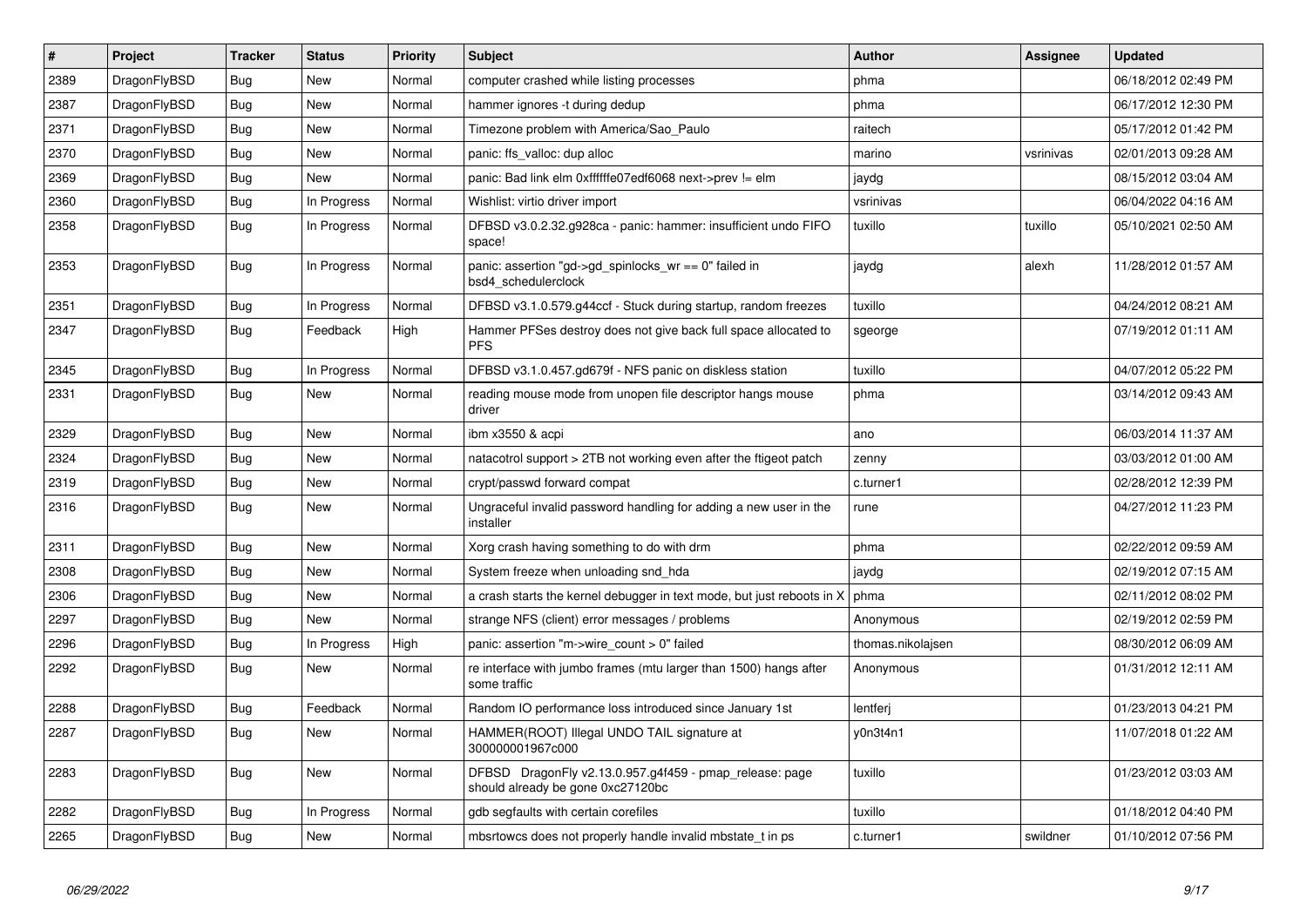| $\pmb{\#}$ | Project      | <b>Tracker</b> | <b>Status</b> | <b>Priority</b> | Subject                                                                                                    | Author       | Assignee  | <b>Updated</b>      |
|------------|--------------|----------------|---------------|-----------------|------------------------------------------------------------------------------------------------------------|--------------|-----------|---------------------|
| 2254       | DragonFlyBSD | Bug            | New           | Normal          | panic: assertion "ref < &td->td_toks_end" failed in lwkt_gettoken at<br>/usr/src/sys/kern/lwkt_token.c:588 | eocallaghan  |           | 12/05/2011 10:21 PM |
| 2252       | DragonFlyBSD | <b>Bug</b>     | New           | Low             | snd hda not useable if loaded via /boot/loader.conf                                                        | xbit         | swildner  | 12/14/2011 12:23 AM |
| 2250       | DragonFlyBSD | Bug            | New           | Normal          | Kernel panic                                                                                               | adamk        |           | 11/23/2018 01:10 AM |
| 2248       | DragonFlyBSD | <b>Bug</b>     | New           | Normal          | sysctl panic                                                                                               | pavalos      |           | 11/23/2011 06:23 PM |
| 2245       | DragonFlyBSD | <b>Bug</b>     | New           | Normal          | panic: assertion "ref < &td->td_toks_end" failed in lwkt_gettoken at<br>/usr/src/sys/kern/lwkt_token.c:588 | juanfra684   |           | 11/22/2011 07:41 PM |
| 2224       | DragonFlyBSD | <b>Bug</b>     | New           | Normal          | v2.13.0.291.gaa7ec - Panic on fg while installing world                                                    | tuxillo      |           | 11/18/2011 01:40 AM |
| 2210       | DragonFlyBSD | Bug            | New           | Normal          | Bugtracker cannot assign default project for new users                                                     | ahuete.devel |           | 11/17/2011 11:30 AM |
| 2199       | DragonFlyBSD | <b>Bug</b>     | <b>New</b>    | Normal          | screen segfaults if utmpx isn't present                                                                    | pavalos      |           | 11/15/2011 10:52 PM |
| 2182       | DragonFlyBSD | Bug            | New           | Normal          | if msk PHY FIFO underrun/overflow                                                                          | nonsolosoft  |           | 09/03/2012 06:39 AM |
| 2171       | DragonFlyBSD | Bug            | New           | Normal          | DFBSD v2.13.0.151.gdc8442 - panic: assertion "(*ptep &<br>$(PG$ MANAGED PG_V)) == PG_V"                    | tuxillo      |           | 11/04/2011 05:06 PM |
| 2167       | DragonFlyBSD | Bug            | New           | Normal          | shutdown/reboot fails after uptime msg                                                                     | marino       |           | 11/28/2011 03:01 AM |
| 2166       | DragonFlyBSD | Bug            | New           | Normal          | DFBSD v2.13.0.109.g05b9d - Strange lockups                                                                 | tuxillo      |           | 10/29/2011 11:20 AM |
| 2164       | DragonFlyBSD | Bug            | New           | Normal          | panic on reboot from usb.                                                                                  | eocallaghan  |           | 10/27/2011 09:29 AM |
| 2161       | DragonFlyBSD | Bug            | New           | Normal          | Outdated xorg.conf file gets installed into etc and screws up mouse                                        | eocallaghan  |           | 10/27/2011 01:51 PM |
| 2158       | DragonFlyBSD | <b>Bug</b>     | New           | Normal          | iwn panics with assertion on boot.                                                                         | eocallaghan  |           | 10/24/2011 04:13 PM |
| 2154       | DragonFlyBSD | Bug            | New           | Normal          | vkernel copyout() doesn't return EFAULT on error                                                           | vsrinivas    |           | 10/20/2011 03:53 AM |
| 2153       | DragonFlyBSD | Bug            | <b>New</b>    | Normal          | Too many unuseful warnings at boot                                                                         | juanfra684   |           | 10/18/2011 10:16 PM |
| 2141       | DragonFlyBSD | Bug            | New           | Urgent          | loader and/or documentation broken                                                                         | sjg          |           | 01/20/2012 10:51 AM |
| 2140       | DragonFlyBSD | Bug            | New           | High            | hammer io delallocate panic with 'duplicate entry' message                                                 | ttw          |           | 10/07/2011 12:22 PM |
| 2138       | DragonFlyBSD | <b>Bug</b>     | New           | Normal          | > 100% CPU usage                                                                                           | robin.carey1 |           | 09/26/2011 12:20 PM |
| 2136       | DragonFlyBSD | Bug            | New           | Normal          | socketpair() doesn't free file descriptors on copyout failure                                              | vsrinivas    |           | 04/05/2013 09:13 AM |
| 2129       | DragonFlyBSD | Bug            | New           | Normal          | DFBSD v2.11.0.661.gf9438 i386 - panic: lockmgr thrd sleep                                                  | tuxillo      |           | 09/05/2011 09:49 AM |
| 2125       | DragonFlyBSD | Bug            | New           | Normal          | Weird garbage in dmesg                                                                                     | herrgard     |           | 08/30/2011 08:04 PM |
| 2124       | DragonFlyBSD | <b>Bug</b>     | New           | Normal          | getty repeating too quickly on port /dev/ttyv0                                                             | sgeorge.ml   |           | 09/01/2011 04:28 AM |
| 2123       | DragonFlyBSD | <b>Bug</b>     | New           | Normal          | hammer is losing files                                                                                     | schmir       |           | 08/30/2011 07:56 PM |
| 2122       | DragonFlyBSD | Submit         | New           | Normal          | [Review] Fixes to the VFS layer                                                                            | ftigeot      |           | 05/31/2022 03:25 PM |
| 2117       | DragonFlyBSD | Bug            | New           | High            | ACPI and/or bce(4) problem with 2.11.0.673.g0d557 on HP DL380<br>G6                                        | pauska       |           | 08/22/2011 10:15 AM |
| 2115       | DragonFlyBSD | <b>Bug</b>     | New           | Normal          | [msk] system freeze after receive some paquet                                                              | bsdsx        |           | 08/22/2011 10:22 AM |
| 2113       | DragonFlyBSD | Bug            | New           | Normal          | nmalloc threaded program fork leak                                                                         | vsrinivas    | vsrinivas | 08/11/2011 07:25 PM |
| 2107       | DragonFlyBSD | <b>Bug</b>     | New           | Normal          | 2.10.1 sata dvd drive issue                                                                                | ausppc       |           | 07/31/2011 08:41 PM |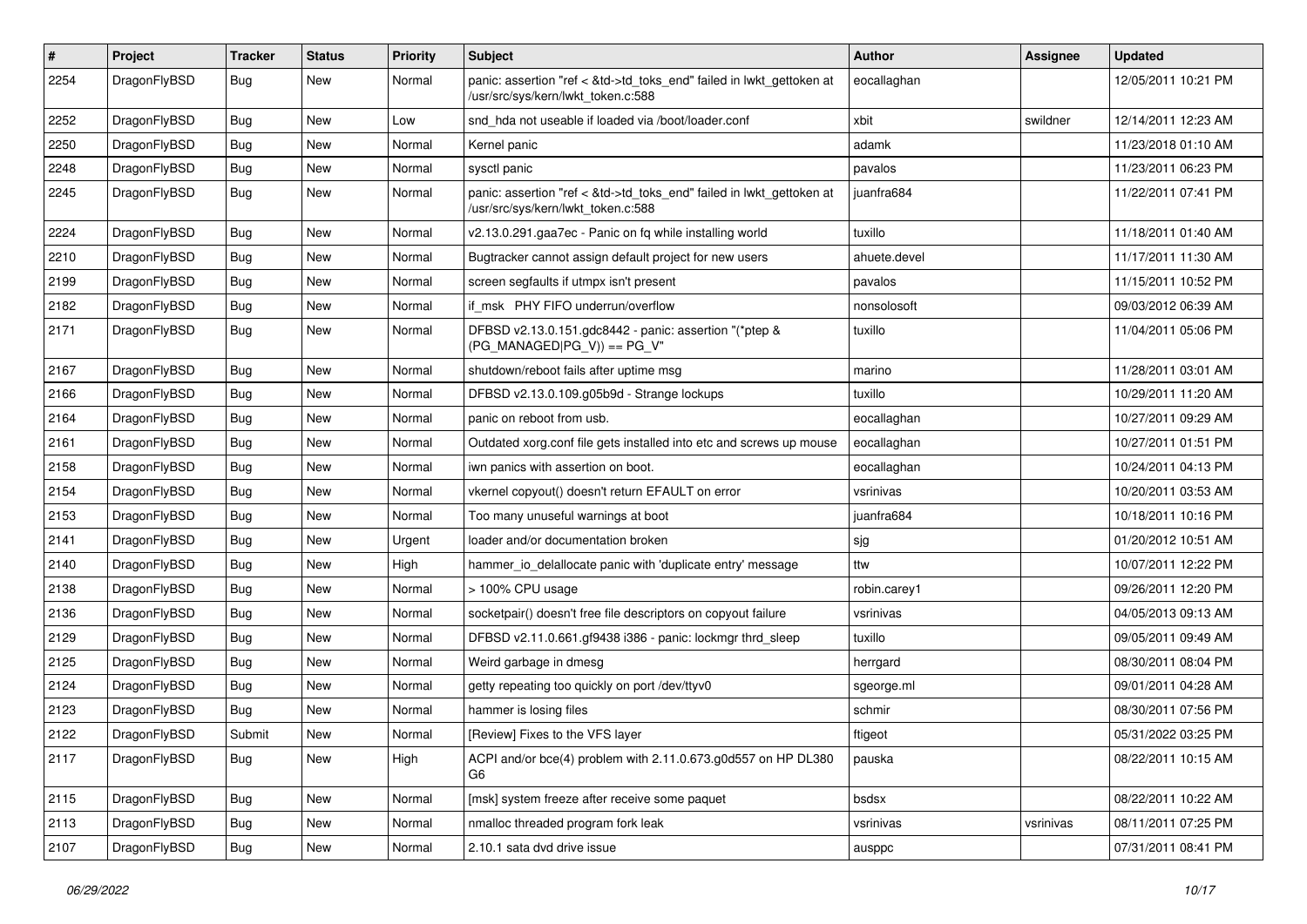| $\sharp$ | Project      | <b>Tracker</b> | <b>Status</b> | <b>Priority</b> | Subject                                                                                       | <b>Author</b> | Assignee | <b>Updated</b>      |
|----------|--------------|----------------|---------------|-----------------|-----------------------------------------------------------------------------------------------|---------------|----------|---------------------|
| 2104     | DragonFlyBSD | <b>Bug</b>     | New           | Normal          | network configuration seg. fault on install CD                                                | navratil      |          | 07/26/2011 07:55 AM |
| 2100     | DragonFlyBSD | <b>Bug</b>     | Feedback      | Normal          | devfs related panic                                                                           | sepherosa     | alexh    | 07/10/2011 02:29 PM |
| 2099     | DragonFlyBSD | <b>Bug</b>     | New           | Normal          | page fault panic in vm system                                                                 | pavalos       |          | 07/10/2011 08:51 AM |
| 2098     | DragonFlyBSD | Submit         | <b>New</b>    | Normal          | [PATCH] correct ath man page example<br>(/usr/src/share/man/man4/ath.4)                       | nobody        |          | 11/15/2011 12:27 AM |
| 2095     | DragonFlyBSD | <b>Bug</b>     | New           | Low             | Running installer post-install: Unsupported DFUI transport "                                  | greenrd       |          | 06/26/2011 09:20 AM |
| 2094     | DragonFlyBSD | <b>Bug</b>     | New           | Normal          | Segfault when gdb printing backtrace from core dump                                           | greenrd       |          | 06/25/2011 04:14 PM |
| 2092     | DragonFlyBSD | <b>Bug</b>     | New           | Normal          | Panic: Bad link elm 0x next->prev != elm                                                      | masterblaster | dillon   | 12/04/2011 12:49 PM |
| 2090     | DragonFlyBSD | <b>Bug</b>     | Feedback      | Normal          | snd_hda does not support headphone automute                                                   | justin        |          | 03/29/2012 08:03 PM |
| 2085     | DragonFlyBSD | <b>Bug</b>     | <b>New</b>    | Normal          | panic: assertion: (m->flags & PG_MAPPED) == 0 in<br>vm_page_free_toq                          | vsrinivas     |          | 06/10/2011 07:48 AM |
| 2084     | DragonFlyBSD | <b>Bug</b>     | New           | Normal          | DFBSD v2.11.0.242.g4d317 - panic: zone: entry not free                                        | tuxillo       |          | 07/03/2012 01:23 AM |
| 2082     | DragonFlyBSD | <b>Bug</b>     | New           | Normal          | dfbsd 2.10.1 amd64 - mc port build error with 'bmake bin-install'                             | sun-doctor    |          | 05/25/2011 07:18 PM |
| 2081     | DragonFlyBSD | <b>Bug</b>     | Feedback      | Normal          | Panic on device "detach" / "failure"                                                          | vsrinivas     |          | 02/29/2012 07:11 AM |
| 2080     | DragonFlyBSD | <b>Bug</b>     | New           | Normal          | panic: lockmgr thrd_sleep: called from interrupt, ipi, or hard code<br>section                | rumcic        |          | 05/30/2011 05:06 PM |
| 2078     | DragonFlyBSD | Bug            | New           | Normal          | DFBSD i386 v2.11.0.201.g3ed2f - Panic during installworld into a<br>vn0 device                | tuxillo       |          | 05/19/2011 07:50 PM |
| 2077     | DragonFlyBSD | <b>Bug</b>     | New           | Normal          | USB devices conflicting                                                                       | srussell      |          | 05/17/2011 05:12 PM |
| 2075     | DragonFlyBSD | <b>Bug</b>     | New           | Normal          | pflogd on x86 64                                                                              | fanch         |          | 05/16/2011 04:04 PM |
| 2072     | DragonFlyBSD | <b>Bug</b>     | <b>New</b>    | Normal          | Fatal trap 12: stopped at lwkt_send_ipiq3                                                     | rumcic        |          | 05/17/2011 04:12 AM |
| 2071     | DragonFlyBSD | <b>Bug</b>     | New           | High            | Panic on assertion: $(int)(flag->seq - seq) > 0$ in hammer flusher flush<br>after inode error | vsrinivas     |          | 06/12/2011 07:59 AM |
| 2067     | DragonFlyBSD | <b>Bug</b>     | New           | Normal          | sound/pcm: "play interrupt timeout, channel dead"                                             | matthiasr     |          | 05/11/2021 03:55 AM |
| 2061     | DragonFlyBSD | <b>Bug</b>     | New           | Normal          | USB keyboard boot panic                                                                       | sjg           |          | 05/04/2012 12:20 AM |
| 2055     | DragonFlyBSD | Bug            | <b>New</b>    | Normal          | $ssh + IPV6 + bridge \Rightarrow connection freezes$                                          | steve         |          | 04/24/2011 07:13 PM |
| 2052     | DragonFlyBSD | Bug            | New           | Normal          | Kernel panic: CPU APIC ID out of range                                                        | Anonymous     |          | 05/02/2011 11:06 AM |
| 2051     | DragonFlyBSD | <b>Bug</b>     | <b>New</b>    | Normal          | No ipv6 lan route entry created on 2.10                                                       | ftigeot       |          | 04/21/2011 10:37 AM |
| 2048     | DragonFlyBSD | <b>Bug</b>     | New           | Normal          | panic: ffs_sync: rofs mod                                                                     | pavalos       |          | 04/12/2011 05:45 AM |
| 2045     | DragonFlyBSD | <b>Bug</b>     | I New         | Normal          | ral(4): Fatal trap 12: page fault while in kernel mode (two panics)                           | herrgard      |          | 11/03/2011 05:34 PM |
| 2042     | DragonFlyBSD | <b>Bug</b>     | New           | Normal          | kernel panic, when run boot0cfg                                                               | sepherosa     |          | 05/31/2022 03:01 PM |
| 2037     | DragonFlyBSD | <b>Bug</b>     | Feedback      | Normal          | Panic Bad link elm while building packages                                                    | ftigeot       | dillon   | 04/21/2011 07:20 AM |
| 2020     | DragonFlyBSD | <b>Bug</b>     | New           | Low             | Port brcm80211 driver from Linux to DragonFly BSD                                             | studer        |          | 03/05/2011 10:54 PM |
| 2013     | DragonFlyBSD | <b>Bug</b>     | In Progress   | Normal          | oversized DMA request loop                                                                    | josepht       |          | 05/11/2021 04:06 AM |
| 2008     | DragonFlyBSD | Bug            | New           | Normal          | lwkt_setcpu_remote: td->td_flags 00800621 console flood                                       | pavalos       |          | 03/06/2011 09:37 PM |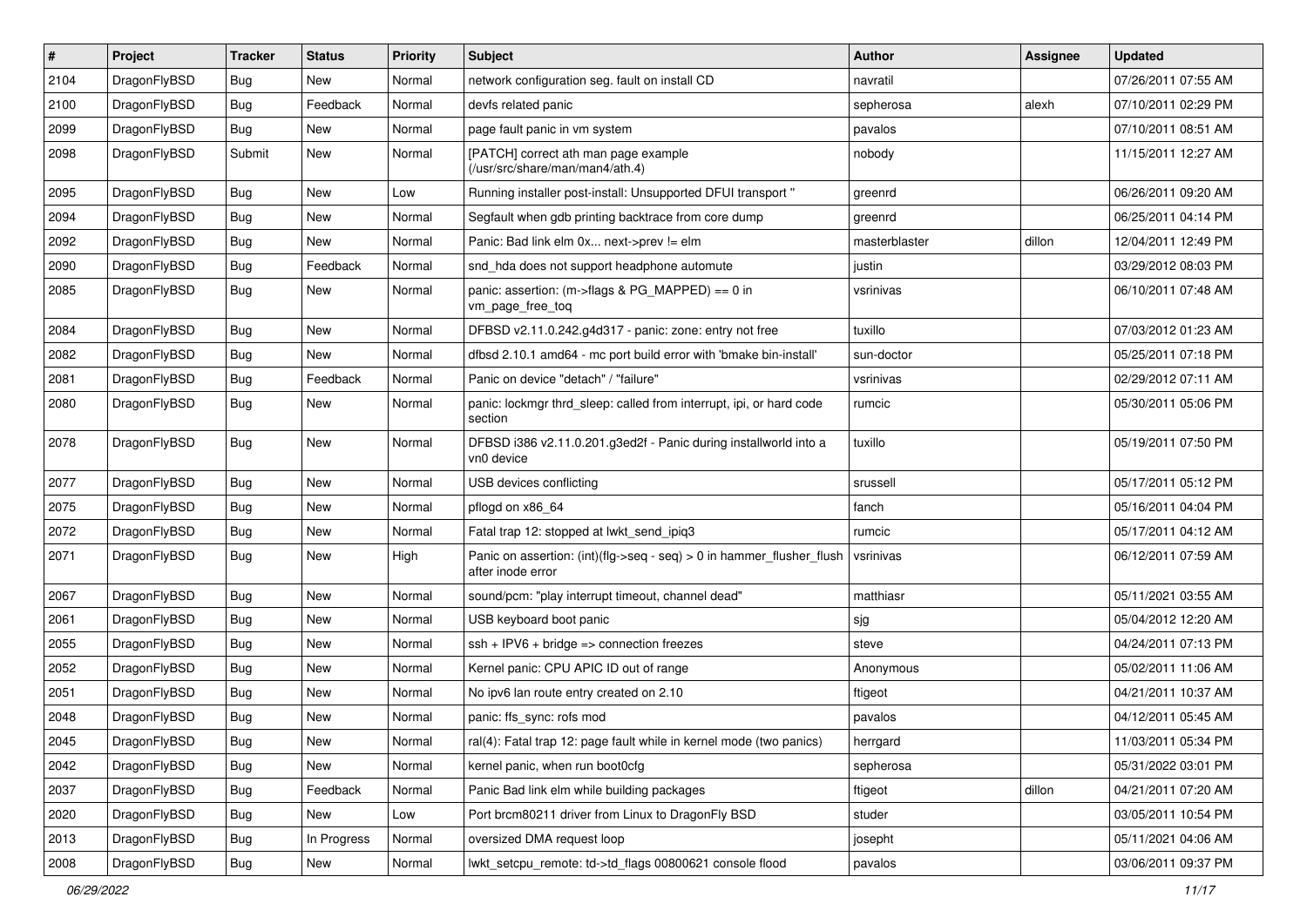| $\vert$ # | Project      | <b>Tracker</b> | <b>Status</b> | <b>Priority</b> | Subject                                                                                                                                                                                           | <b>Author</b>      | Assignee | <b>Updated</b>      |
|-----------|--------------|----------------|---------------|-----------------|---------------------------------------------------------------------------------------------------------------------------------------------------------------------------------------------------|--------------------|----------|---------------------|
| 2004      | DragonFlyBSD | <b>Bug</b>     | New           | Normal          | LWKT_WAIT_IPIQ panic                                                                                                                                                                              | steve              |          | 03/08/2011 05:46 PM |
| 1990      | DragonFlyBSD | <b>Bug</b>     | <b>New</b>    | Normal          | /mnt too large to mount                                                                                                                                                                           | peur.neu           |          | 02/16/2011 11:24 PM |
| 1984      | DragonFlyBSD | <b>Bug</b>     | New           | Normal          | hammer mount fails after crash - HAMMER: FIFO record bad head<br>signature                                                                                                                        | thomas.nikolajsen  |          | 03/08/2011 06:57 PM |
| 1982      | DragonFlyBSD | <b>Bug</b>     | <b>New</b>    | Low             | There is no linuxulator on x86-64                                                                                                                                                                 | herrgard           |          | 05/31/2022 02:25 PM |
| 1975      | DragonFlyBSD | <b>Bug</b>     | New           | Normal          | Applications seg fault in select() and poll()                                                                                                                                                     | rumcic             |          | 05/31/2022 02:58 PM |
| 1969      | DragonFlyBSD | Bug            | <b>New</b>    | Normal          | pf-related network problem                                                                                                                                                                        | pavalos            | lentferj | 02/01/2011 06:57 PM |
| 1964      | DragonFlyBSD | <b>Bug</b>     | New           | Normal          | iwn (panic assertion : wlan assert serialized)                                                                                                                                                    | sjmm.ptr           | josepht  | 02/01/2011 12:57 PM |
| 1961      | DragonFlyBSD | Bug            | New           | Normal          | Can't create dump from DDB                                                                                                                                                                        | shamaz             |          | 01/29/2011 09:02 PM |
| 1959      | DragonFlyBSD | <b>Bug</b>     | <b>New</b>    | Normal          | DFBSD v2.9.1.422.gc98f2 - Panic during boot - IPv6 and PF                                                                                                                                         | tuxillo            |          | 01/13/2011 03:37 AM |
| 1951      | DragonFlyBSD | <b>Bug</b>     | New           | Normal          | dma timeouts at phyaddr on a good hdd                                                                                                                                                             | peur.neu           |          | 01/04/2011 07:12 AM |
| 1949      | DragonFlyBSD | Bug            | New           | Normal          | iwn panic                                                                                                                                                                                         | pavalos            |          | 01/30/2011 03:21 AM |
| 1947      | DragonFlyBSD | Bug            | New           | Low             | GA-880GM-UD2H (rev. 1.3) AHCI fails to detect disks at the end of<br>the RAID controller                                                                                                          | eocallaghan        |          | 11/27/2021 08:46 AM |
| 1946      | DragonFlyBSD | Bug            | New           | Normal          | ieee80211 panic                                                                                                                                                                                   | pavalos            | josepht  | 01/27/2011 06:00 PM |
| 1944      | DragonFlyBSD | Bug            | New           | Normal          | panic: backing object 0xdea7b258 was somehow re-referenced<br>during collapse!                                                                                                                    | sepherosa          |          | 12/27/2010 02:06 AM |
| 1943      | DragonFlyBSD | <b>Bug</b>     | <b>New</b>    | Normal          | hammer assertion panic                                                                                                                                                                            | peter              |          | 12/27/2010 12:45 AM |
| 1942      | DragonFlyBSD | <b>Bug</b>     | <b>New</b>    | Normal          | locking against myself in getcacheblk()?                                                                                                                                                          | qhwt.dfly          |          | 05/31/2022 02:15 PM |
| 1941      | DragonFlyBSD | Bug            | <b>New</b>    | Normal          | wlan config crash                                                                                                                                                                                 | abandon.every.hope |          | 12/24/2010 07:54 PM |
| 1939      | DragonFlyBSD | <b>Bug</b>     | New           | Normal          | Panic on nightly build and stress test box                                                                                                                                                        | lentferj           |          | 12/18/2010 08:41 AM |
| 1935      | DragonFlyBSD | Bug            | New           | Normal          | mouse does not work after switching between x and console                                                                                                                                         | shamaz             |          | 12/13/2010 10:06 AM |
| 1923      | DragonFlyBSD | <b>Bug</b>     | New           | Normal          | Abysmal NFS performance with IPv6                                                                                                                                                                 | ftigeot            |          | 12/05/2010 09:34 PM |
| 1921      | DragonFlyBSD | <b>Bug</b>     | In Progress   | Normal          | we miss mlockall                                                                                                                                                                                  | alexh              | tuxillo  | 06/18/2022 04:08 AM |
| 1920      | DragonFlyBSD | Bug            | New           | High            | system hangs                                                                                                                                                                                      | zhtw               |          | 11/22/2010 08:59 AM |
| 1917      | DragonFlyBSD | Bug            | New           | Normal          | panic: assertion: (RB_EMPTY(&ip->rec_tree) && (ip->flags &<br>HAMMER_INODE_XDIRTY) == 0)    (!RB_EMPTY(&ip->rec_tree)<br>&& (ip->flags & HAMMER_INODE_XDIRTY) != 0) in<br>hammer_flush_inode_done | qhwt.dfly          |          | 11/24/2010 03:23 AM |
| 1916      | DragonFlyBSD | <b>Bug</b>     | New           | Normal          | Constant crashes on x86_64 with UFS                                                                                                                                                               | lentferi           |          | 11/21/2010 07:40 PM |
| 1913      | DragonFlyBSD | Bug            | New           | Normal          | panic: assertion: ip->flush_state != HAMMER_FST_FLUSH in<br>hammer flush inode core                                                                                                               | swildner           |          | 11/20/2010 05:27 PM |
| 1907      | DragonFlyBSD | Bug            | New           | Normal          | Hammer crash in hammer_flusher_flush()                                                                                                                                                            | swildner           |          | 11/11/2010 05:07 AM |
| 1899      | DragonFlyBSD | <b>Bug</b>     | New           | Normal          | Keyboard doesn't work                                                                                                                                                                             | fransm             |          | 05/15/2022 03:32 PM |
| 1884      | DragonFlyBSD | Bug            | New           | Normal          | System completely freezes while listening music (devbuf: malloc<br>limit exceeded)                                                                                                                | shamaz             |          | 01/24/2011 05:00 PM |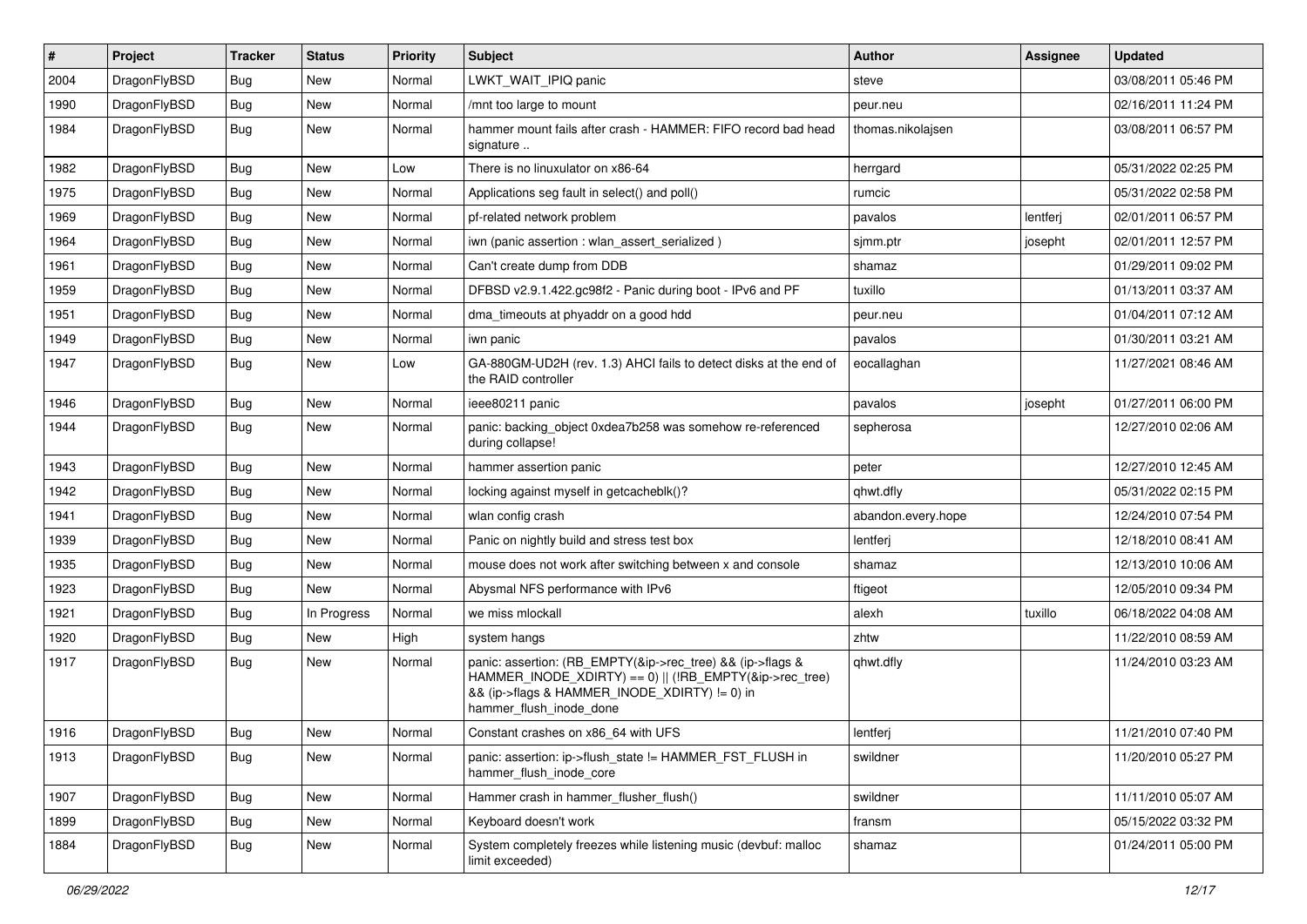| $\vert$ # | Project      | <b>Tracker</b> | <b>Status</b> | <b>Priority</b> | Subject                                                                                   | <b>Author</b>    | <b>Assignee</b> | <b>Updated</b>      |
|-----------|--------------|----------------|---------------|-----------------|-------------------------------------------------------------------------------------------|------------------|-----------------|---------------------|
| 1882      | DragonFlyBSD | Bug            | New           | Low             | Idea for handling new USB vendor/device codes                                             | bmk              |                 | 10/20/2010 12:15 PM |
| 1877      | DragonFlyBSD | Bug            | <b>New</b>    | Normal          | Freeze during 1st hammer cleanup after new install                                        | elekktretterr    |                 | 05/15/2022 11:43 AM |
| 1876      | DragonFlyBSD | <b>Bug</b>     | <b>New</b>    | Normal          | devfs in jail + logging out from console(ttyv1+) -> panic                                 | qhwt.dfly        | tuxillo         | 05/31/2022 03:24 PM |
| 1874      | DragonFlyBSD | <b>Bug</b>     | New           | Normal          | mpd listening on all IPs, accepting only on one                                           | rumcic           |                 | 05/08/2011 01:01 PM |
| 1873      | DragonFlyBSD | Bug            | <b>New</b>    | Normal          | Panic upon usb mouse detach and reattaching                                               | rumcic           |                 | 02/01/2011 09:53 AM |
| 1867      | DragonFlyBSD | <b>Bug</b>     | New           | Normal          | it(4) motherboard and fan problems                                                        | tuxillo          |                 | 07/08/2011 10:48 AM |
| 1861      | DragonFlyBSD | <b>Bug</b>     | New           | Normal          | panic via kprintf (lockmgr called in a hard section)                                      | vsrinivas        |                 | 10/11/2010 12:56 AM |
| 1860      | DragonFlyBSD | <b>Bug</b>     | Feedback      | Normal          | Panic while creating UFS fs on vn(4) for initrd                                           | matthias         |                 | 02/29/2012 07:16 AM |
| 1850      | DragonFlyBSD | Bug            | <b>New</b>    | Normal          | volume-add on hammer root fs panic                                                        | Johannes.Hofmann |                 | 04/18/2019 04:27 AM |
| 1836      | DragonFlyBSD | Bug            | New           | Normal          | Incorrect TCP checksum show up in tcpdump                                                 | robgar1          |                 | 05/15/2022 11:22 AM |
| 1831      | DragonFlyBSD | Bug            | Feedback      | High            | HAMMER "malloc limit exceeded" panic                                                      | eocallaghan      | dillon          | 06/04/2022 04:38 AM |
| 1826      | DragonFlyBSD | Bug            | <b>New</b>    | Normal          | panic during boot: assertion so->so_port  in tcp_input                                    | ftigeot          |                 | 05/15/2022 11:05 AM |
| 1824      | DragonFlyBSD | Bug            | Feedback      | Normal          | kernel panic, x86, 2.7.3.859.ge5104                                                       | akirchhoff135014 |                 | 03/10/2013 07:49 AM |
| 1819      | DragonFlyBSD | Bug            | In Progress   | Low             | truss - Major revamping task list                                                         | tuxillo          | tuxillo         | 11/27/2021 08:45 AM |
| 1818      | DragonFlyBSD | Bug            | <b>New</b>    | Normal          | panic: Bad tailq NEXT (kqueue issue ?)                                                    | ftigeot          |                 | 05/15/2022 11:40 AM |
| 1786      | DragonFlyBSD | Bug            | <b>New</b>    | Normal          | Calling NULL function pointer initiates panic loop                                        | sjg              |                 | 10/11/2010 05:28 PM |
| 1774      | DragonFlyBSD | <b>Bug</b>     | New           | Normal          | New IP header cleanup branch available for testing                                        | dillon           |                 | 05/15/2022 10:59 AM |
| 1769      | DragonFlyBSD | Bug            | New           | Normal          | panic: assertion: _tp->tt_msg->tt_cpuid == mycpuid in<br>tcp callout active               | pavalos          | sjg             | 05/15/2022 11:07 AM |
| 1749      | DragonFlyBSD | Bug            | In Progress   | Normal          | HAMMER fsstress panic in hammer_flush_inode_core<br>'ip->flush_state != HAMMER_FST_FLUSH' | vsrinivas        |                 | 05/11/2021 04:06 AM |
| 1745      | DragonFlyBSD | Bug            | Feedback      | Normal          | kmalloc panic                                                                             | josepht          |                 | 05/11/2021 04:05 AM |
| 1744      | DragonFlyBSD | Bug            | In Progress   | Normal          | HAMMER fsstress panic in hammer_setup_child_callback                                      | vsrinivas        |                 | 05/11/2021 04:05 AM |
| 1727      | DragonFlyBSD | <b>Bug</b>     | Feedback      | Normal          | CD boot panic (2.6.1) (usb?)                                                              | kiril            |                 | 05/15/2022 05:10 AM |
| 1718      | DragonFlyBSD | <b>Bug</b>     | Feedback      | Normal          | IDE disk drive not detected by x86 64 2.6.1 Live CD                                       | bcox             |                 | 11/27/2021 08:25 AM |
| 1717      | DragonFlyBSD | Bug            | Feedback      | Normal          | HAMMER panic in hammer_cursor_down()                                                      | josepht1         |                 | 05/11/2021 04:05 AM |
| 1714      | DragonFlyBSD | <b>Bug</b>     | New           | Low             | hwpmc                                                                                     | alexh            | swildner        | 08/18/2012 02:03 PM |
| 1700      | DragonFlyBSD | Submit         | In Progress   | Normal          | skip boot2 menu on <enter></enter>                                                        | Johannes.Hofmann | tuxillo         | 05/15/2022 08:35 AM |
| 1695      | DragonFlyBSD | <b>Bug</b>     | <b>New</b>    | Normal          | NFS-related system breakdown                                                              | Anonymous        |                 | 04/10/2014 12:35 AM |
| 1672      | DragonFlyBSD | <b>Bug</b>     | Feedback      | Normal          | panic (trap 12) around btree_search() in 2.4.1-RELEASE                                    | floid            |                 | 01/19/2015 03:36 AM |
| 1669      | DragonFlyBSD | <b>Bug</b>     | In Progress   | Normal          | Drive wont open using button                                                              | elekktretterr    |                 | 02/29/2012 12:05 PM |
| 1668      | DragonFlyBSD | <b>Bug</b>     | Feedback      | Normal          | Power button not working                                                                  | elekktretterr    |                 | 03/10/2013 06:22 AM |
| 1661      | DragonFlyBSD | <b>Bug</b>     | In Progress   | Normal          | panic on password entry mount smb filesystem                                              | vsrinivas        |                 | 11/27/2021 08:29 AM |
| 1634      | DragonFlyBSD | <b>Bug</b>     | New           | Normal          | panic: spin_lock: 0xe4ad1320, indefinitive wait!                                          | elekktretterr    |                 | 01/19/2015 03:21 AM |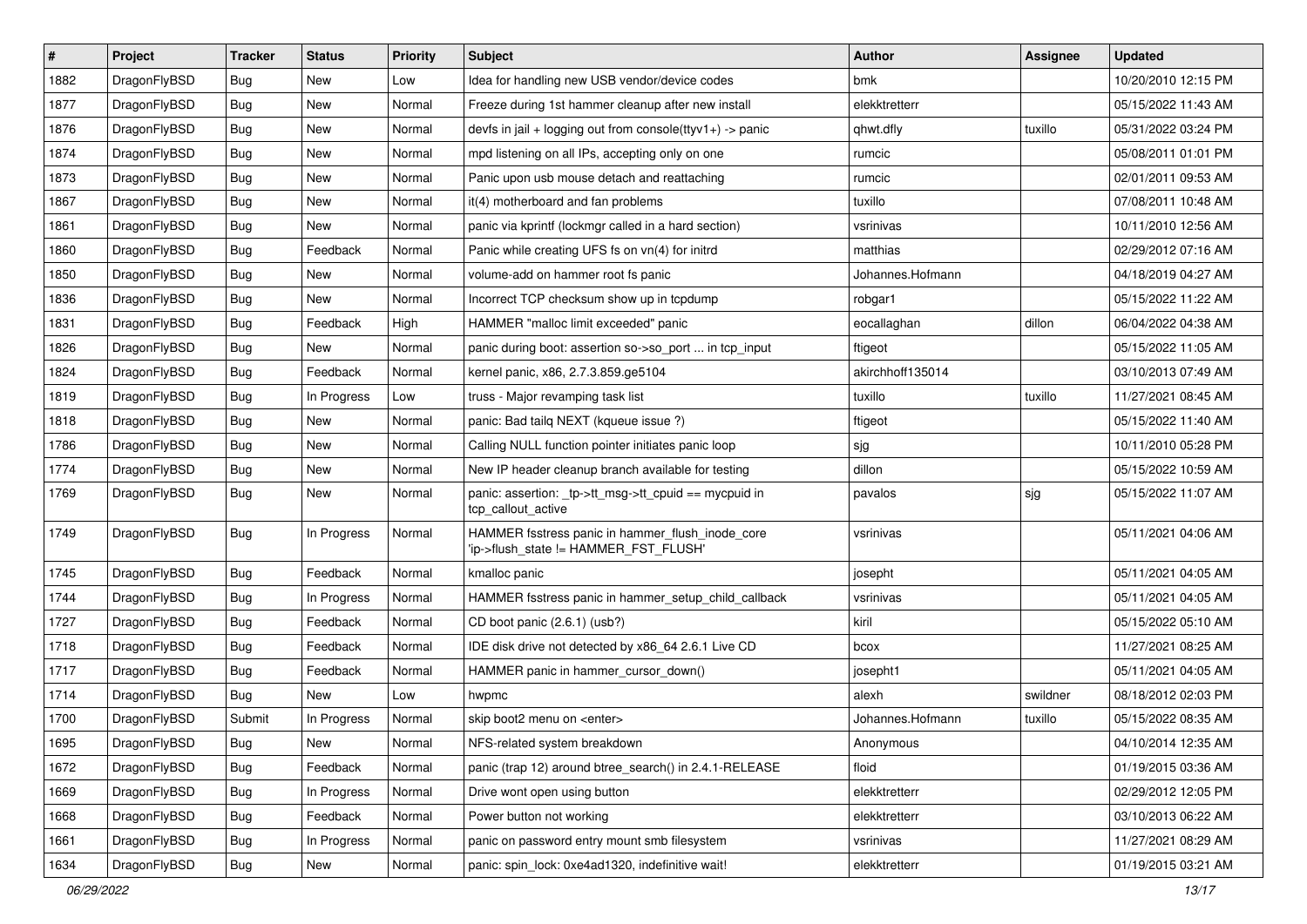| #    | Project      | Tracker    | <b>Status</b> | <b>Priority</b> | <b>Subject</b>                                                                                  | Author         | Assignee | <b>Updated</b>      |
|------|--------------|------------|---------------|-----------------|-------------------------------------------------------------------------------------------------|----------------|----------|---------------------|
| 1618 | DragonFlyBSD | <b>Bug</b> | Feedback      | Normal          | collision for 'struct pmap' when using RPC and <sys user.h=""></sys>                            | carenas        |          | 05/11/2021 04:05 AM |
| 1613 | DragonFlyBSD | <b>Bug</b> | Feedback      | Normal          | USB Keyboard not working on master                                                              | elekktretterr  |          | 05/11/2021 04:05 AM |
| 1594 | DragonFlyBSD | <b>Bug</b> | New           | Normal          | Kernel panic during boot from Live CD on Dell E6400                                             | bodie          |          | 05/11/2021 03:54 AM |
| 1593 | DragonFlyBSD | Bug        | Feedback      | Normal          | panic: assertion: ccb == ap->ap_err_ccb in ahci_put_err_ccb                                     | ftigeot        | ftigeot  | 05/15/2022 05:09 AM |
| 1592 | DragonFlyBSD | <b>Bug</b> | Feedback      | Normal          | AcpiOSUnmapMemory: Warning, deallocation did not track<br>allocation.                           | eocallaghan    |          | 06/02/2014 07:45 AM |
| 1591 | DragonFlyBSD | Bug        | Feedback      | Normal          | Lenovo X301 hangs with AHCI Driver CMD TIMEOUT<br>STS=d0 <bsy></bsy>                            | eocallaghan    |          | 05/11/2021 04:05 AM |
| 1587 | DragonFlyBSD | <b>Bug</b> | Feedback      | Normal          | can't gdb across fork                                                                           | corecode       | tuxillo  | 05/11/2021 03:54 AM |
| 1584 | DragonFlyBSD | <b>Bug</b> | In Progress   | Normal          | can't use ssh from jail: debug1: read_passphrase: can't open<br>/dev/tty: Device busy           | corecode       | tuxillo  | 05/11/2021 03:53 AM |
| 1583 | DragonFlyBSD | <b>Bug</b> | In Progress   | Normal          | panic: assertion: cursor->trans->sync_lock_refs > 0 in<br>hammer_recover_cursor                 | corecode       | tuxillo  | 05/11/2021 03:53 AM |
| 1580 | DragonFlyBSD | <b>Bug</b> | Feedback      | Normal          | Panic (Fatal trap 12: page fault while in kernel mode) while playing<br>with pf and netif names | rumcic         |          | 12/21/2018 01:21 AM |
| 1579 | DragonFlyBSD | <b>Bug</b> | Feedback      | Normal          | dfly 2.4.1 does not like HP DL360G4p and Smart Array 6400 with<br><b>MSA20</b>                  | tomaz.borstnar | tuxillo  | 06/02/2014 02:44 PM |
| 1577 | DragonFlyBSD | <b>Bug</b> | Feedback      | Normal          | panic: assertion: leaf->base.obj_id == ip->obj_id in<br>hammer_ip_delete_range                  | qhwt+dfly      |          | 05/11/2021 04:01 AM |
| 1563 | DragonFlyBSD | <b>Bug</b> | Feedback      | Normal          | reset(1) doesn't reset terminal to the defaults                                                 | hasso          |          | 03/10/2013 04:17 AM |
| 1560 | DragonFlyBSD | <b>Bug</b> | Feedback      | Normal          | Unable to modify partition table on ThinkPad T61p during install                                | rehsack        |          | 01/15/2015 08:57 AM |
| 1559 | DragonFlyBSD | <b>Bug</b> | New           | Normal          | kernel trap                                                                                     | phma           |          | 11/27/2021 08:43 AM |
| 1556 | DragonFlyBSD | <b>Bug</b> | New           | Normal          | many processes stuck in "hmrrcm", system unusable                                               | corecode       | tuxillo  | 05/11/2021 03:52 AM |
| 1547 | DragonFlyBSD | <b>Bug</b> | In Progress   | Normal          | disklabel64 automatic sizing                                                                    | corecode       | tuxillo  | 05/11/2021 03:52 AM |
| 1538 | DragonFlyBSD | <b>Bug</b> | New           | Low             | mountroot should probe file systems                                                             | corecode       | alexh    | 11/24/2010 06:35 PM |
| 1532 | DragonFlyBSD | <b>Bug</b> | <b>New</b>    | Low             | jemalloc doesn't work on DragonFly                                                              | hasso          | sjg      | 08/02/2011 01:14 AM |
| 1528 | DragonFlyBSD | <b>Bug</b> | In Progress   | Normal          | ktrace does not show proper return values for pipe(2)                                           | corecode       | tuxillo  | 05/11/2021 03:52 AM |
| 1525 | DragonFlyBSD | <b>Bug</b> | New           | Normal          | boehm-gc problems                                                                               | hasso          |          | 10/13/2012 07:13 PM |
| 1521 | DragonFlyBSD | <b>Bug</b> | Feedback      | Normal          | amd64 2.4 livecd won't mount root at boot                                                       | bolapara       |          | 01/28/2018 03:45 AM |
| 1502 | DragonFlyBSD | <b>Bug</b> | In Progress   | Normal          | Lock while deleting files from nohistory HAMMER directories                                     | hasso          |          | 03/10/2013 04:28 AM |
| 1489 | DragonFlyBSD | <b>Bug</b> | Feedback      | Normal          | panic: ufs dirbad: bad dir                                                                      | rumcic         |          | 03/10/2013 04:34 AM |
| 1486 | DragonFlyBSD | <b>Bug</b> | Feedback      | Normal          | Interrupt storm related to SATA DVD device                                                      | hasso          |          | 05/11/2021 04:01 AM |
| 1481 | DragonFlyBSD | Bug        | Feedback      | Normal          | panic: assertion: kva p(buf) in soopt from kbuf (after ipfw pipe<br>show, 2.2.1-R)              | combiner       |          | 05/11/2021 04:01 AM |
| 1475 | DragonFlyBSD | <b>Bug</b> | In Progress   | Normal          | kernel blocks with low memory and syscons setting a high res mode<br>/ scrollback               | corecode       | tuxillo  | 05/11/2021 03:52 AM |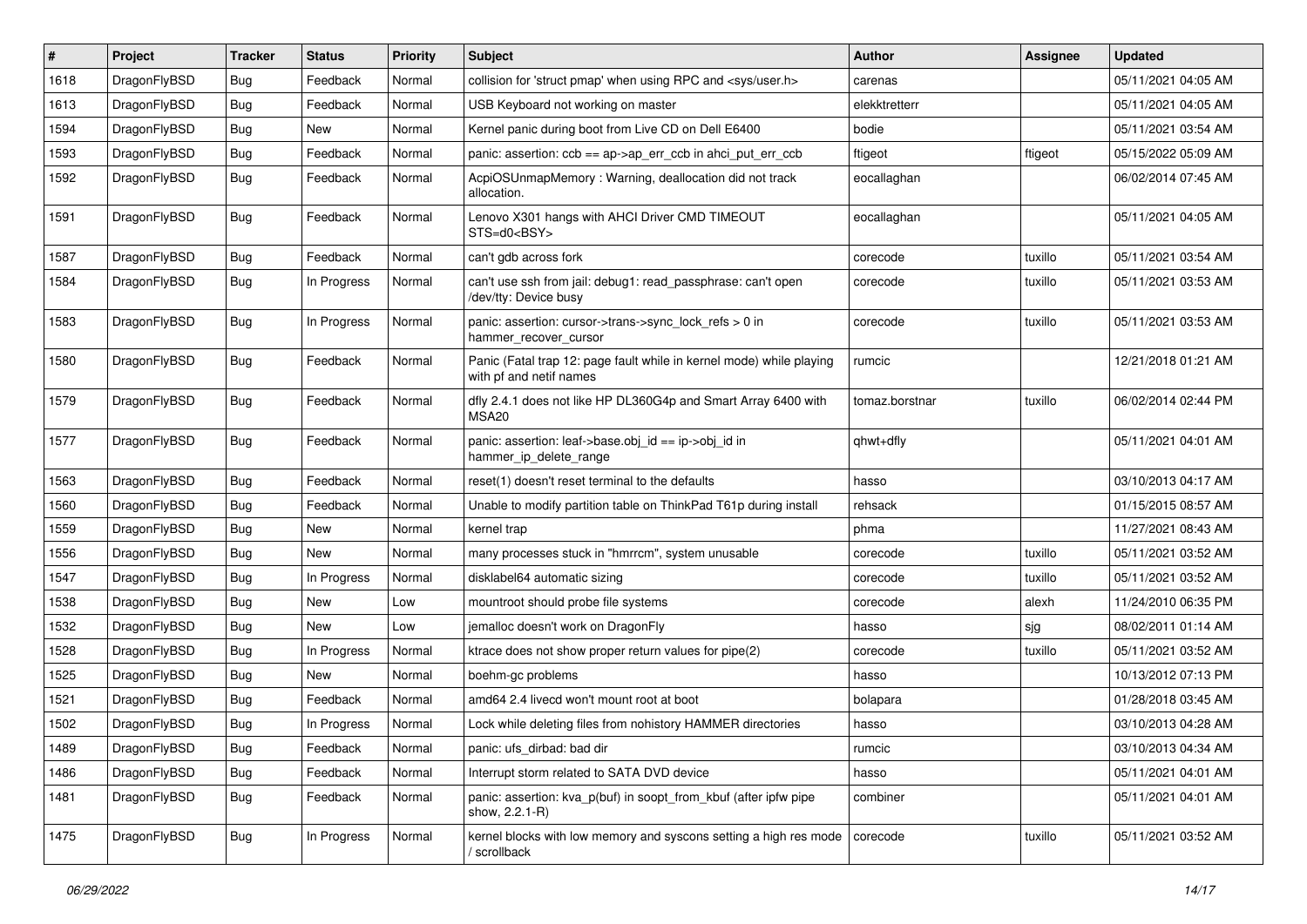| $\#$ | Project      | <b>Tracker</b> | <b>Status</b> | <b>Priority</b> | Subject                                                                                                                                                   | <b>Author</b>  | <b>Assignee</b> | <b>Updated</b>      |
|------|--------------|----------------|---------------|-----------------|-----------------------------------------------------------------------------------------------------------------------------------------------------------|----------------|-----------------|---------------------|
| 1474 | DragonFlyBSD | <b>Bug</b>     | New           | Normal          | ithread 1 unexpectedly rescheduled                                                                                                                        | corecode       | tuxillo         | 05/11/2021 03:52 AM |
| 1469 | DragonFlyBSD | <b>Bug</b>     | In Progress   | Normal          | Hammer history security concern                                                                                                                           | corecode       | tuxillo         | 05/11/2021 03:52 AM |
| 1463 | DragonFlyBSD | <b>Bug</b>     | New           | Normal          | Mountroot before drives are initialized                                                                                                                   | elekktretterr  |                 | 12/07/2010 01:30 PM |
| 1456 | DragonFlyBSD | Bug            | Feedback      | Normal          | Microsoft wireless desktop problems                                                                                                                       | elekktretterr  |                 | 01/15/2015 08:34 AM |
| 1454 | DragonFlyBSD | <b>Bug</b>     | Feedback      | Normal          | Unable to boot from external USB DVD drive                                                                                                                | elekktretterr  |                 | 05/11/2021 04:01 AM |
| 1448 | DragonFlyBSD | Bug            | Feedback      | Normal          | panic: assertion: _tp->tt_msg->tt_cpuid == mycpuid in<br>tcp_callout_active tcp_output tcp_usr_send netmsg_pru_send<br>netmsg_service tcpmsg_service_loop | dillon         |                 | 05/11/2021 04:00 AM |
| 1442 | DragonFlyBSD | <b>Bug</b>     | <b>New</b>    | Normal          | blocking SIGSEGV and triggering a segment violation produces an<br>all CPU consuming process                                                              | corecode       | tuxillo         | 05/11/2021 03:52 AM |
| 1440 | DragonFlyBSD | <b>Bug</b>     | <b>New</b>    | Normal          | ptrace/gdb doesn't work after process blocks SIGTRAP                                                                                                      | corecode       | tuxillo         | 05/11/2021 03:52 AM |
| 1430 | DragonFlyBSD | Bug            | New           | Normal          | Buggy w(1)?                                                                                                                                               | hasso          | alexh           | 11/24/2010 08:09 AM |
| 1429 | DragonFlyBSD | <b>Bug</b>     | Feedback      | Normal          | vkernel bug - "mfree: m->m_nextpkt != NULL"                                                                                                               | dillon         |                 | 05/11/2021 04:00 AM |
| 1428 | DragonFlyBSD | <b>Bug</b>     | Feedback      | Low             | POSIX.1e implementation is too old                                                                                                                        | hasso          | tuxillo         | 05/11/2021 04:00 AM |
| 1411 | DragonFlyBSD | Bug            | Feedback      | Normal          | Burning doesn't work with ahci(4)                                                                                                                         | hasso          | dillon          | 05/11/2021 04:00 AM |
| 1398 | DragonFlyBSD | Submit         | In Progress   | Normal          | hdestroy(3) restricts hash key to point to malloc'ed space                                                                                                | Anonymous      |                 | 08/20/2021 04:06 PM |
| 1397 | DragonFlyBSD | Bug            | Feedback      | Normal          | jobs -I output inconsistency when called from script                                                                                                      | Anonymous      | tuxillo         | 05/15/2022 05:07 AM |
| 1390 | DragonFlyBSD | <b>Bug</b>     | In Progress   | Normal          | Use id_t type for {get,set}priority()                                                                                                                     | Anonymous      | tuxillo         | 07/05/2019 02:18 AM |
| 1387 | DragonFlyBSD | <b>Bug</b>     | Feedback      | Normal          | zero-size malloc and ps: kvm_getprocs: Bad address                                                                                                        | qhwt+dfly      |                 | 05/11/2021 04:00 AM |
| 1368 | DragonFlyBSD | Bug            | In Progress   | Normal          | suspend signal race?                                                                                                                                      | qhwt+dfly      |                 | 05/11/2021 03:51 AM |
| 1336 | DragonFlyBSD | <b>Bug</b>     | In Progress   | Normal          | Still looking for reports of missed directory entries w/ HAMMER                                                                                           | dillon         |                 | 05/11/2021 04:00 AM |
| 1332 | DragonFlyBSD | <b>Bug</b>     | Feedback      | Normal          | DFBSD 2.2 - Booting usbcdrom/usbsticks on thinkpad hangs on<br>"BTX Halted"                                                                               | tuxillo        |                 | 05/11/2021 04:00 AM |
| 1330 | DragonFlyBSD | <b>Bug</b>     | Feedback      | Normal          | Hammer, usb disk, SYNCHRONIZE CACHE failure                                                                                                               | josepht        |                 | 06/02/2014 04:56 AM |
| 1313 | DragonFlyBSD | <b>Bug</b>     | New           | Low             | Signal code in kernel needs major overhaul (signal queues,<br>si code, si addr)                                                                           | hasso          |                 | 05/11/2021 04:00 AM |
| 1307 | DragonFlyBSD | <b>Bug</b>     | In Progress   | Normal          | hammer tid -2 shows unexpected result                                                                                                                     | corecode       |                 | 10/18/2016 05:29 PM |
| 1302 | DragonFlyBSD | Bug            | In Progress   | Normal          | Checkpoint regression?                                                                                                                                    | sjg            | sjg             | 07/10/2013 05:22 PM |
| 1293 | DragonFlyBSD | Bug            | New           | Normal          | 2.2.1-REL Installer Request                                                                                                                               | mk             | tuxillo         | 05/11/2021 04:00 AM |
| 1287 | DragonFlyBSD | <b>Bug</b>     | Feedback      | Normal          | altq configuration doesn't work                                                                                                                           | corecode       | tuxillo         | 05/11/2021 03:51 AM |
| 1282 | DragonFlyBSD | Bug            | Feedback      | Normal          | panic (trap 12) when booting SMP kernel on Atom 330 (dual core)                                                                                           | tomaz.borstnar |                 | 05/11/2021 04:00 AM |
| 1250 | DragonFlyBSD | <b>Bug</b>     | Feedback      | Normal          | Panic upon plugging an USB flash drive into the machine                                                                                                   | rumcic         |                 | 03/10/2013 05:17 AM |
| 1249 | DragonFlyBSD | Bug            | Feedback      | Normal          | panic: ffs vfree: freeing free inode                                                                                                                      | rumcic         |                 | 03/10/2013 05:13 AM |
| 1246 | DragonFlyBSD | <b>Bug</b>     | New           | Normal          | bad resolution (monitor desync) with livedvd                                                                                                              | Przem0l        |                 | 02/18/2014 06:29 AM |
| 1218 | DragonFlyBSD | Bug            | In Progress   | Normal          | panic: assertion: error == 0 in hammer_start_transaction                                                                                                  | rumcic         |                 | 05/11/2021 04:00 AM |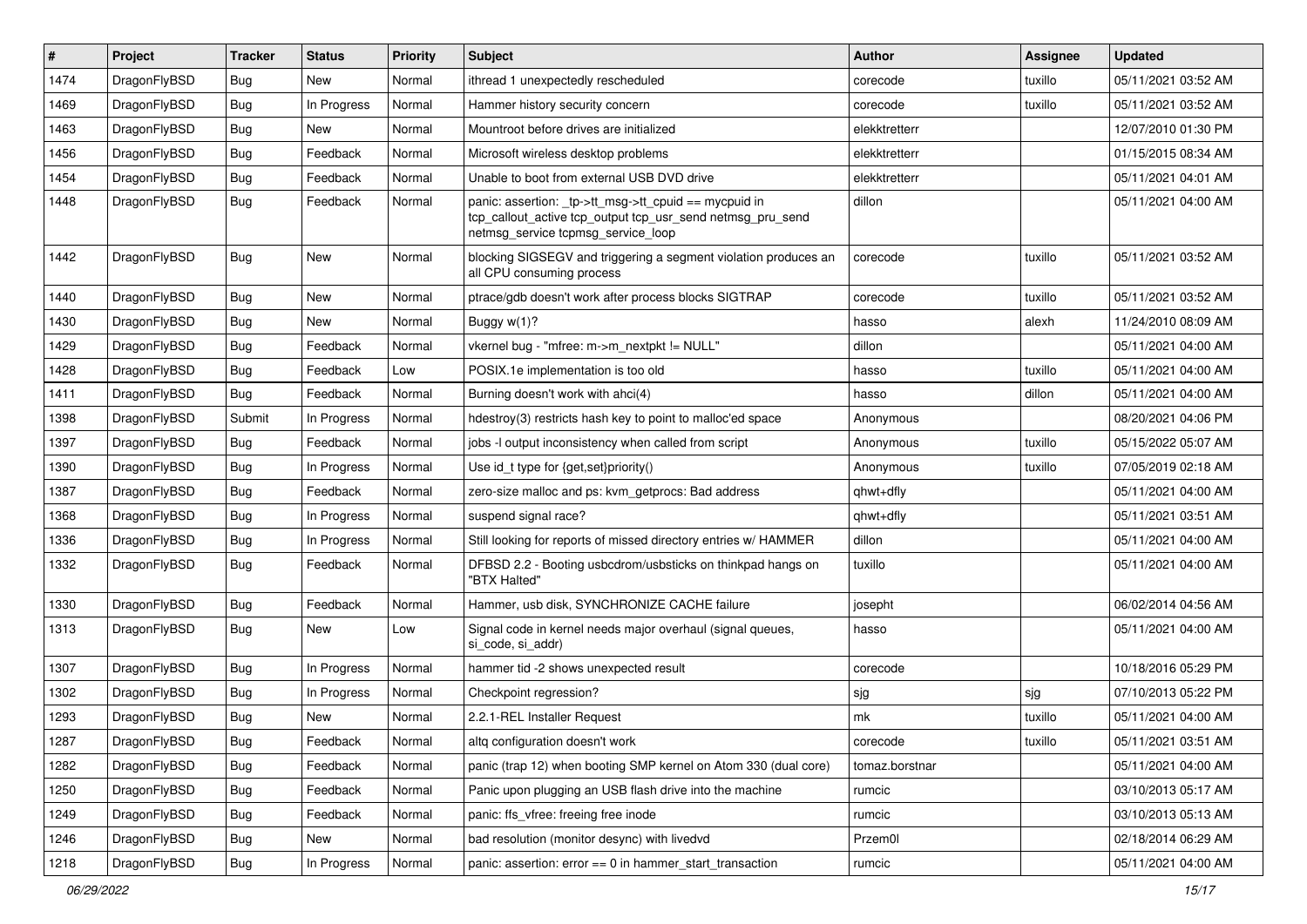| $\sharp$ | Project      | <b>Tracker</b> | <b>Status</b> | <b>Priority</b> | Subject                                                          | <b>Author</b>      | <b>Assignee</b> | <b>Updated</b>      |
|----------|--------------|----------------|---------------|-----------------|------------------------------------------------------------------|--------------------|-----------------|---------------------|
| 1198     | DragonFlyBSD | Bug            | <b>New</b>    | High            | DDB loops panic in db_read_bytes                                 | corecode           | tuxillo         | 05/11/2021 03:51 AM |
| 1194     | DragonFlyBSD | <b>Bug</b>     | <b>New</b>    | Normal          | SCSI errors while trying to copy photos from my camera           | elekktretterr      |                 | 01/14/2015 04:39 PM |
| 1193     | DragonFlyBSD | <b>Bug</b>     | <b>New</b>    | Normal          | kernel doesn't recognize cdrom drive                             | nonsolosoft        |                 | 01/25/2014 09:11 PM |
| 1192     | DragonFlyBSD | Submit         | New           | Normal          | KKASSERTs in sys/kern/uipc_{msg,socket}.c are too strict         | rumcic             |                 | 05/11/2021 04:07 AM |
| 1185     | DragonFlyBSD | <b>Bug</b>     | <b>New</b>    | High            | need a tool to merge changes into /etc                           | wa1ter             |                 | 02/18/2014 06:02 AM |
| 1181     | DragonFlyBSD | <b>Bug</b>     | In Progress   | Normal          | ACX111 panic                                                     | elekktretterr      |                 | 05/11/2021 04:00 AM |
| 1148     | DragonFlyBSD | Bug            | In Progress   | Low             | BCM4311 wireless network adapter detected but not functional     | archimedes.gaviola |                 | 05/11/2021 04:00 AM |
| 1144     | DragonFlyBSD | Bug            | Feedback      | Normal          | Incorrect clock under KVM                                        | msylvan            |                 | 03/09/2013 01:17 PM |
| 1127     | DragonFlyBSD | <b>Bug</b>     | Feedback      | Low             | cdrom drive not detected                                         | tgr                | corecode        | 01/15/2015 08:55 AM |
| 1101     | DragonFlyBSD | Bug            | Feedback      | Normal          | ohci related panic                                               | polachok           |                 | 05/11/2021 04:00 AM |
| 1030     | DragonFlyBSD | Bug            | In Progress   | Normal          | msdosfs umount panic                                             | corecode           | tuxillo         | 05/11/2021 03:51 AM |
| 998      | DragonFlyBSD | <b>Bug</b>     | In Progress   | Normal          | Unconfiguring a vn while it is mounted                           | rumcic             | tuxillo         | 05/11/2021 04:00 AM |
| 989      | DragonFlyBSD | <b>Bug</b>     | New           | Normal          | installer/fdisk trouble with wrapped values                      | Discodestroyer     |                 | 02/18/2014 06:27 AM |
| 979      | DragonFlyBSD | Bug            | Feedback      | Normal          | Failure-prone USB mass storage (SB600? msdosfs? CAM?)            | floid              |                 | 01/15/2015 08:38 AM |
| 911      | DragonFlyBSD | Bug            | Feedback      | Normal          | kidload/kernel linker can exceed malloc reserve and panic system | corecode           | tuxillo         | 05/11/2021 03:51 AM |
| 901      | DragonFlyBSD | <b>Bug</b>     | Feedback      | Normal          | route show needs to get data from all cpus                       | corecode           | tuxillo         | 05/11/2021 03:50 AM |
| 884      | DragonFlyBSD | <b>Bug</b>     | In Progress   | High            | Performance/memory problems under filesystem IO load             | hasso              |                 | 05/11/2021 03:50 AM |
| 847      | DragonFlyBSD | Bug            | Feedback      | Normal          | processes getting stuck on mount point                           | corecode           | tuxillo         | 05/11/2021 03:50 AM |
| 846      | DragonFlyBSD | <b>Bug</b>     | Feedback      | Normal          | USB bugs:usb mouse can't used!                                   | frankning          |                 | 01/15/2015 08:36 AM |
| 806      | DragonFlyBSD | Bug            | Feedback      | Normal          | boot error on MacBook                                            | tralamazza         |                 | 06/04/2022 05:28 AM |
| 781      | DragonFlyBSD | <b>Bug</b>     | In Progress   | Normal          | fdisk uses wrong geometry on usb flash drives                    | corecode           | tuxillo         | 05/11/2021 03:50 AM |
| 742      | DragonFlyBSD | <b>Bug</b>     | In Progress   | Normal          | umount problems with multiple mounts                             | corecode           | tuxillo         | 06/25/2022 04:02 AM |
| 731      | DragonFlyBSD | Bug            | New           | Normal          | system freeze on "slice too large"                               | corecode           | tuxillo         | 06/25/2022 04:01 AM |
| 725      | DragonFlyBSD | <b>Bug</b>     | In Progress   | Low             | 'make distribution' fails w/'ro' /usr/obj                        | c.turner           |                 | 03/09/2013 01:01 PM |
| 679      | DragonFlyBSD | Bug            | <b>New</b>    | Low             | Netgraph backward compatibility for old *LEN constants           | nant               | nant            | 02/18/2014 05:45 AM |
| 604      | DragonFlyBSD | Bug            | In Progress   | Normal          | 1.8.1-RELEASE - clock runs fast on mainboard ASUS P5A-B          | yeti               |                 | 05/11/2021 03:55 AM |
| 600      | DragonFlyBSD | Bug            | New           | Low             | /sys/libkern/karc4random                                         | robin_carey5       | profmakx        | 01/19/2015 03:07 AM |
| 599      | DragonFlyBSD | <b>Bug</b>     | New           | Urgent          | 1.9.0 reproducable panic                                         | pavalos            |                 | 12/22/2010 01:08 AM |
| 570      | DragonFlyBSD | <b>Bug</b>     | Feedback      | Normal          | 1.8.x: ACPI problems                                             | qhwt+dfly          |                 | 06/02/2014 03:45 AM |
| 385      | DragonFlyBSD | <b>Bug</b>     | Feedback      | Low             | Mail archive address removal                                     | justin             | justin          | 03/09/2013 11:24 AM |
| 341      | DragonFlyBSD | <b>Bug</b>     | New           | Normal          | Vinum erroneously repors devices as busy                         | corecode           | swildner        | 01/21/2012 04:50 AM |
| 331      | DragonFlyBSD | <b>Bug</b>     | In Progress   | Normal          | ftpsesame (aka Bridging S01E03)                                  | bastyaelvtars      |                 | 03/09/2013 12:28 PM |
| 293      | DragonFlyBSD | Bug            | Feedback      | Low             | Various updates to the handbook                                  | victor             | victor          | 03/10/2013 04:46 AM |